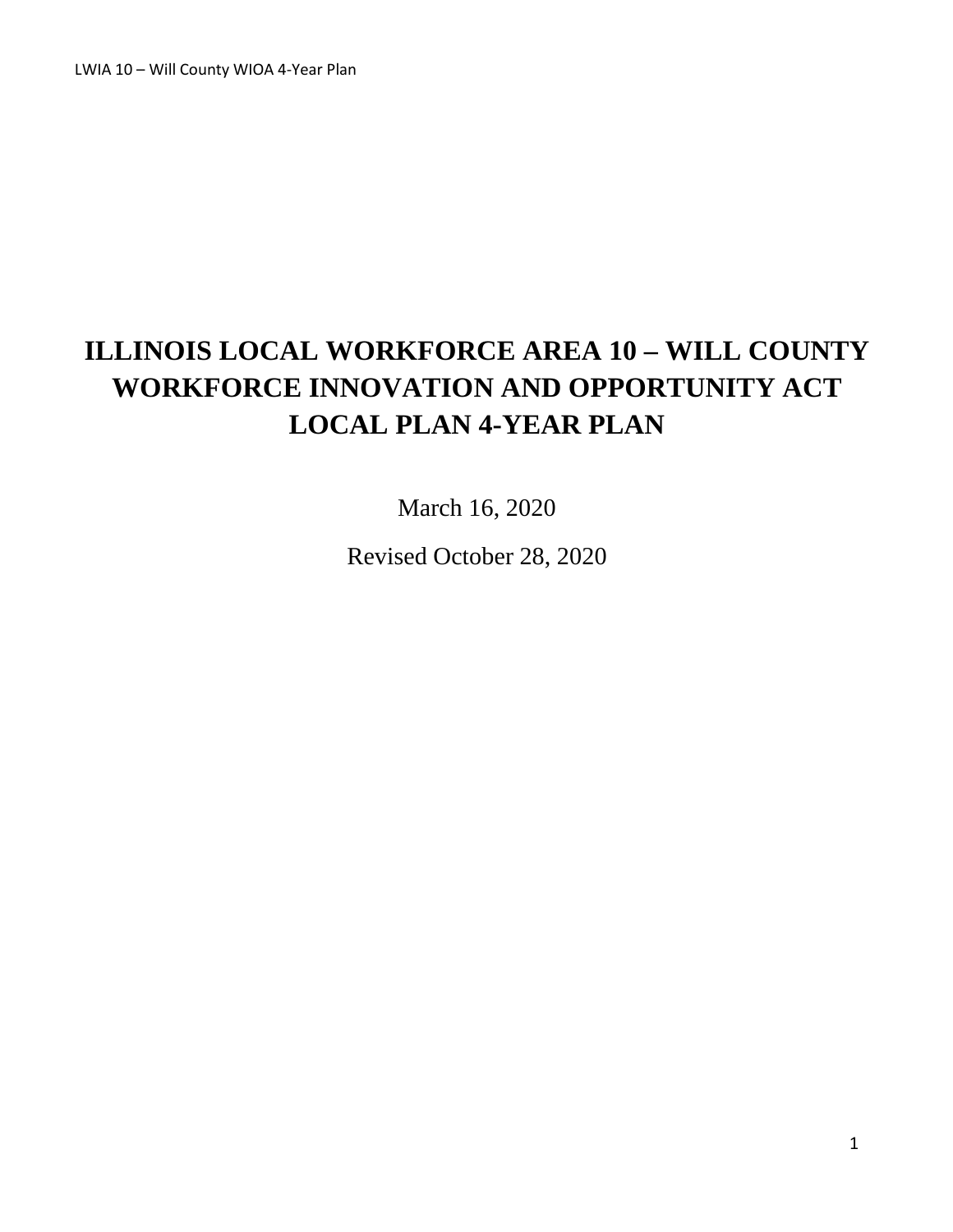# **TABLE OF CONTENTS**

| Letter from the Board Chair                                                                                                                                                                                                                     | 3              |
|-------------------------------------------------------------------------------------------------------------------------------------------------------------------------------------------------------------------------------------------------|----------------|
| Introduction and Overview                                                                                                                                                                                                                       | $\overline{4}$ |
| Chapters $1 - 3$ : Regional Components                                                                                                                                                                                                          |                |
| <b>Chapter 4: Operating Systems and Policies</b>                                                                                                                                                                                                | 8              |
| <b>Chapter 5: Performance Goals and Evaluation</b>                                                                                                                                                                                              | 25             |
| <b>Chapter 6: Technical Requirements</b>                                                                                                                                                                                                        | 27             |
| Exhibits:<br>Appendix A – PY19 MOU with Career Services Matrix<br>Appendix B – Service Integration Next Steps                                                                                                                                   | 30             |
| Appendix C – Workforce Services Division - Supportive Services Policy<br>Appendix D – Career Scholarship - Individual Training Account Policy<br>Appendix E – Local Training Provider Certification Policy<br>Appendix $F -$ Procurement Policy |                |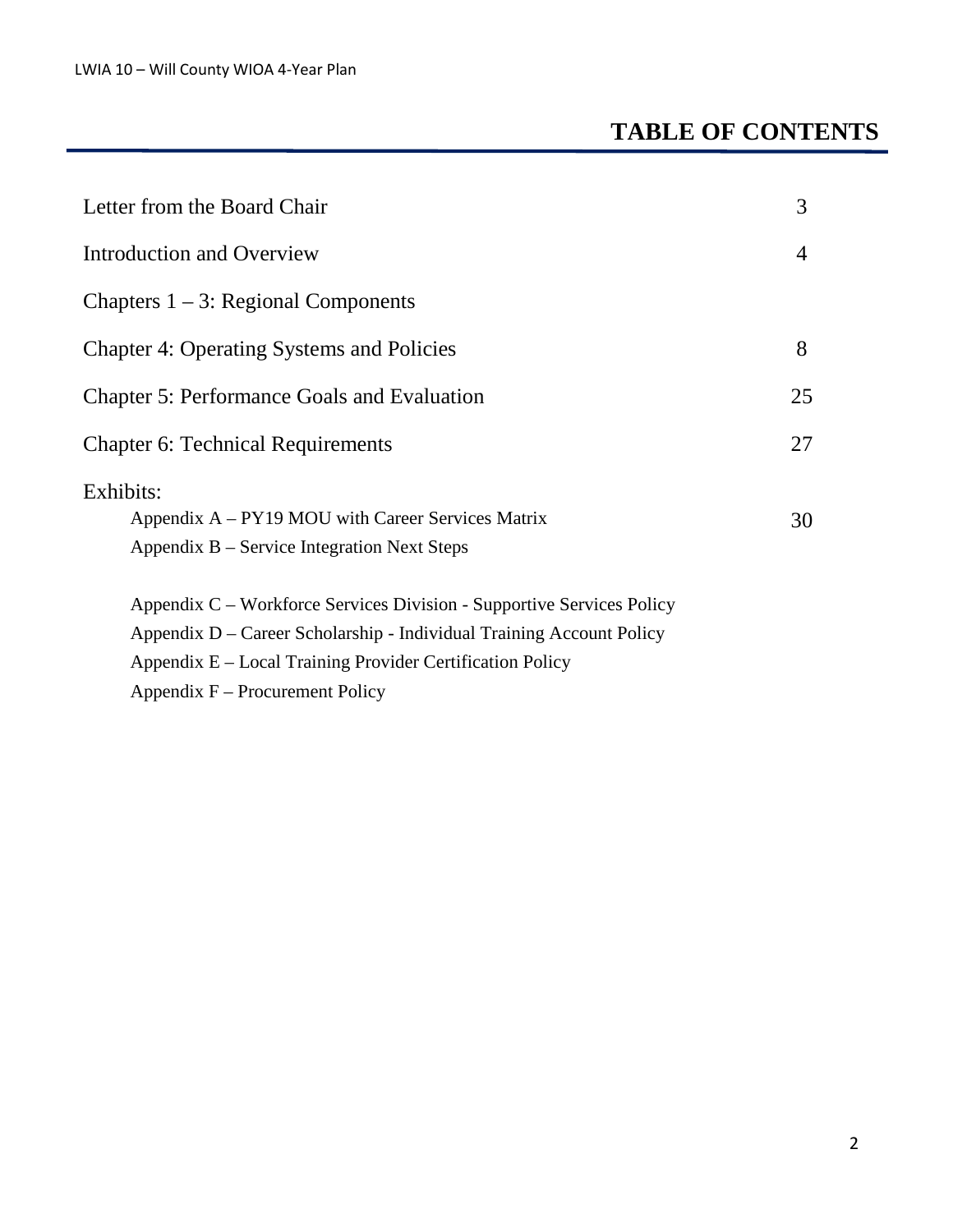### **LETTER FROM BOARD CHAIR**



**WORKFORCE** 203 N. Ottawa Street, Suite 100 Joliet, IL 60432 (815) 727-5670 [www.willcountyworkforceboard.com](http://www.willcountyworkforceboard.com/)

March, 2020

Mr. Michael Baker Manager – Strategic Planning & Innovation Office of Employment & Training Illinois Department of Commerce & Economic Opportunity 500 E. Monroe Street, Springfield, IL 62701

Re: Workforce Innovation and Opportunity Act (WIOA) Local Plan for LWIA 10 and Regional Plan for the Northeast Economic Development Region (NEEDR)

Mr. Baker:

In accordance with the federal Workforce Innovation and Opportunity Act (WIOA) which requires the creation of comprehensive regional and local workforce development strategic plans for the period of July 1, 2020 through June 30, 2024, please accept this letter as submittal of the WIOA Local Plan for Will County and the WIOA Regional Plan for the Northeast Economic Development Region. These plans were approved by the local Workforce Investment Board Executive Committee at their meeting on March 30, 2020.

The plans were developed in collaboration with regional and local partners and align with existing economic development priorities.

The members of the Board understand and stress the vital importance of workforce development as a key component for the economic growth of the NEEDR and endorse the WIOA Regional Plan to improve and enhance the economic development for both job seekers and employers. The WIOA Local plan for Will County was developed and coordinated with the information and strategies laid-out in the WIOA Regional Plan.

Sincerely,

Suzanne Sallay WIB Chair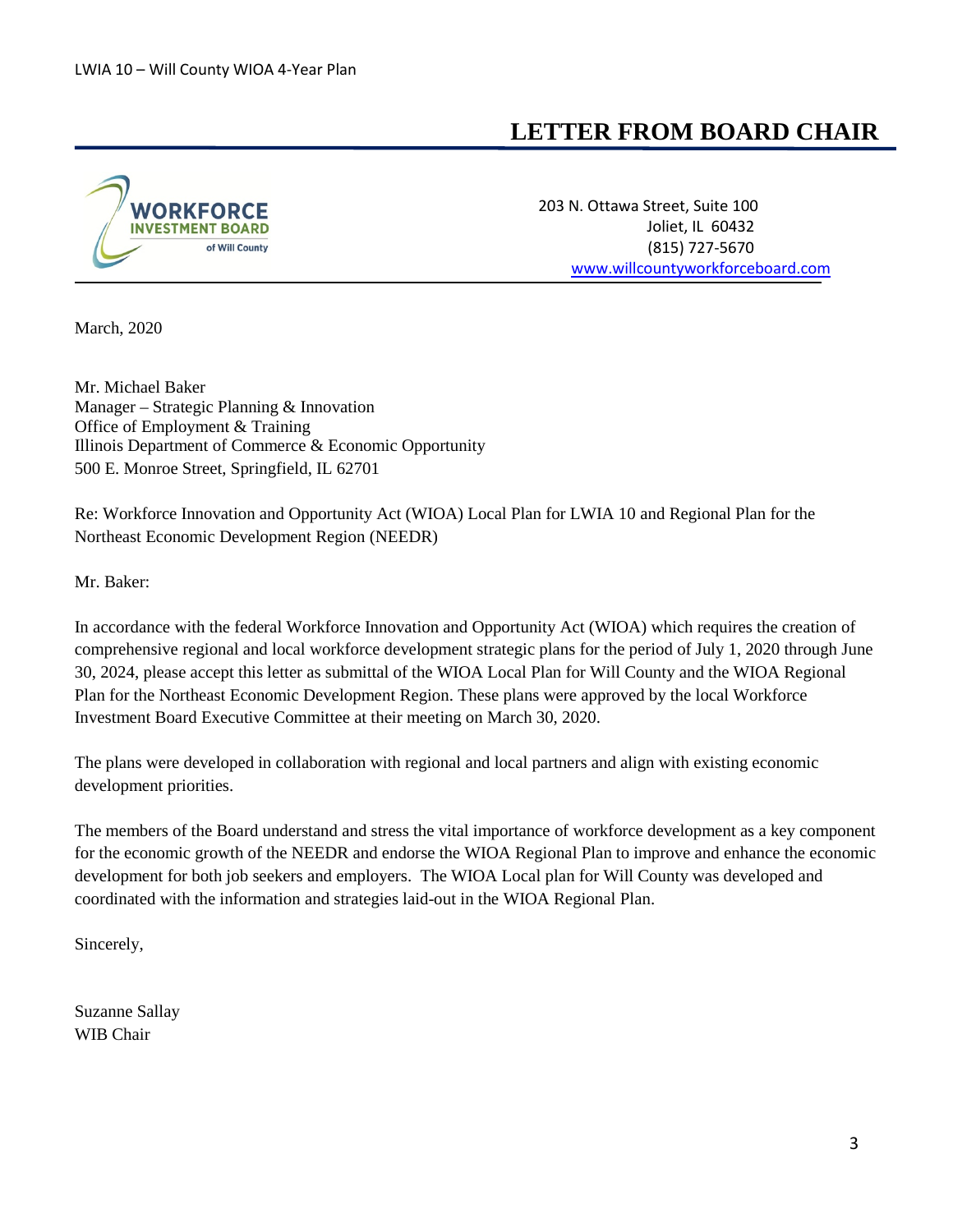## **INTRODUCTION AND OVERVIEW**

**Local Workforce Area 10 (LWA 10) – Will County, has built a local workforce development system that meets the specific needs of Will County employers, provides opportunities for its residents, and leverages the resources of partners to maximize services. Under the Workforce Innovation and Opportunity Act (WIOA), LWA 10 - Will County is poised to not only continue, but strengthen those guiding principles. Through this Local Plan, LWA 10 – Will County will be a partner in implementing the vision, goals, and strategies of Illinois' WIOA Unified State Plan and the Northeast Economic Development Region's Regional Plan and in growing Will County's economy.**

**The Workforce Investment Board of Will County has developed a strong labor market analysis process to assist in the determination of local and future needs. This analysis uses data to analyze trends, make projections, identify demand occupations, and assist in the development of programming for both businesses and job seekers.**

**The graphic below provides a clear picture of the three strategies that drive the work of the Board. Data and analysis are critical to ensuring that the focus of all programs has a strong connection to enhancing the outcomes of these strategies.**

#### Workforce Investment Board of Will County Strategies for Success:

System Improvement Strategy, Employer Strategy, and Human Capital Strategy

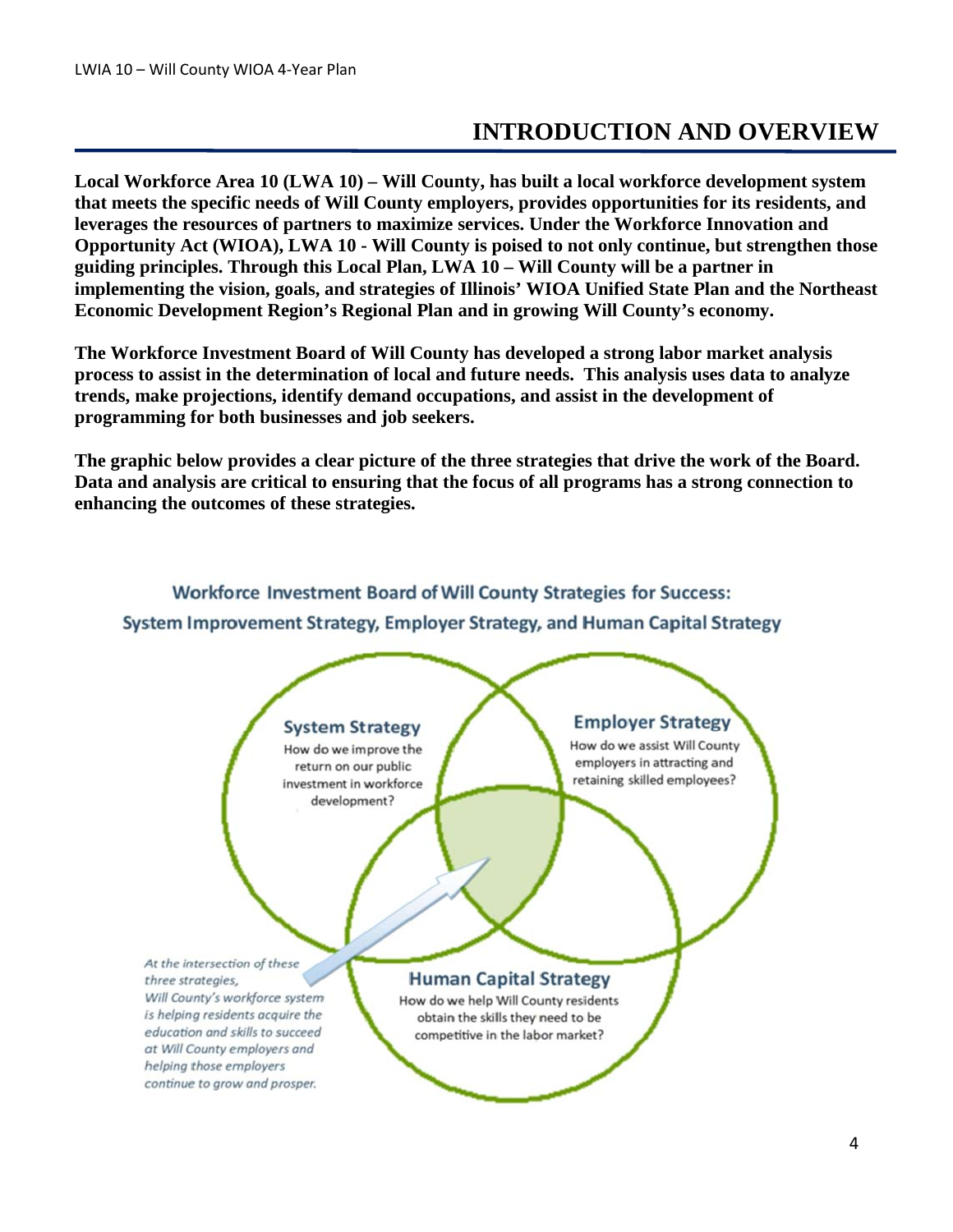**In line with state priorities, LWA 10 is building upon current success in developing business-driven programs, services, and partnerships to meet Will County's workforce challenges. The Local Plan was developed around three major concepts in alignment with the State and Regional Plans: ensuring that we are Data-Driven; Business-Led; and Integrated and Aligned.**

### **Trends**

**Demographics –**

- **The 2019 population in Will County, Illinois is 694,814.**
- **The median household income is \$86,108.**
- **Of individuals 25 and older in Will County, Illinois, 34% have a bachelor's degree or higher which ranks 39th (out of 102 counties) in the State of Illinois.**

| <b>People &amp; Income Overview</b>                                         | Value        | <b>State Ranking</b> |
|-----------------------------------------------------------------------------|--------------|----------------------|
| Population (2019) <sup>1</sup>                                              | 694.814      |                      |
| Households (2018)                                                           | 227.848      | 4                    |
| Per Capita Personal Income (2018)                                           | \$52,953     |                      |
| Median Household Income (2018)                                              | \$86,108     | 6                    |
| Poverty Rate (2018)                                                         | 6.4%         | 98                   |
| <b>Education Attainment</b>                                                 | <b>Value</b> | <b>State Ranking</b> |
| H.S. Diploma or More - % of Adults 25+ (2018 ACS 5yr)                       | 90.9%        | 37                   |
| Bachelor's Deg. or More - % of Adults 25+ (2018 ACS 5yr)                    | 34.0%        | 39                   |
| <b>Industry Overview</b> (2018) - (By place of work)                        | <b>Value</b> | <b>State Ranking</b> |
| Manufacturing - % all jobs in County                                        | 9.3%         | 56                   |
| Transportation & Warehousing - % all jobs in County                         | 10.2%        | 6                    |
| Health Care, Social Assistance - % all jobs in County                       | 10.8%        | 47                   |
| Source: ' EMSI 2020.1: STATS America<br>State Ranking based on 102 Counties |              |                      |

**The unemployment rate (not seasonally adjusted) for Will County, Illinois was 3.0% as of December 2019 compared to 4.5% in December 2017. While unemployment rates are lower than in 2018, the current indicators reflect less people employed, less people engaged in the labor force, less people unemployed.**

| <b>Unemployment Rates</b> |               |               |               |  |  |
|---------------------------|---------------|---------------|---------------|--|--|
| <b>Geographic Area</b>    | December 2017 | December 2018 | December 2019 |  |  |
| National                  | 42%           | 3.6%          | 3.4%          |  |  |
| <b>Illinois</b>           | 4.5%          | 4.4%          | 3.5%          |  |  |
| <b>Will County</b>        | 4.5%          | 3.8%          | 3.0%          |  |  |

Source: Illinois Department of Employment Security - Local Area Unemployment Statistics (LAUS), Bureau of Labor Statistics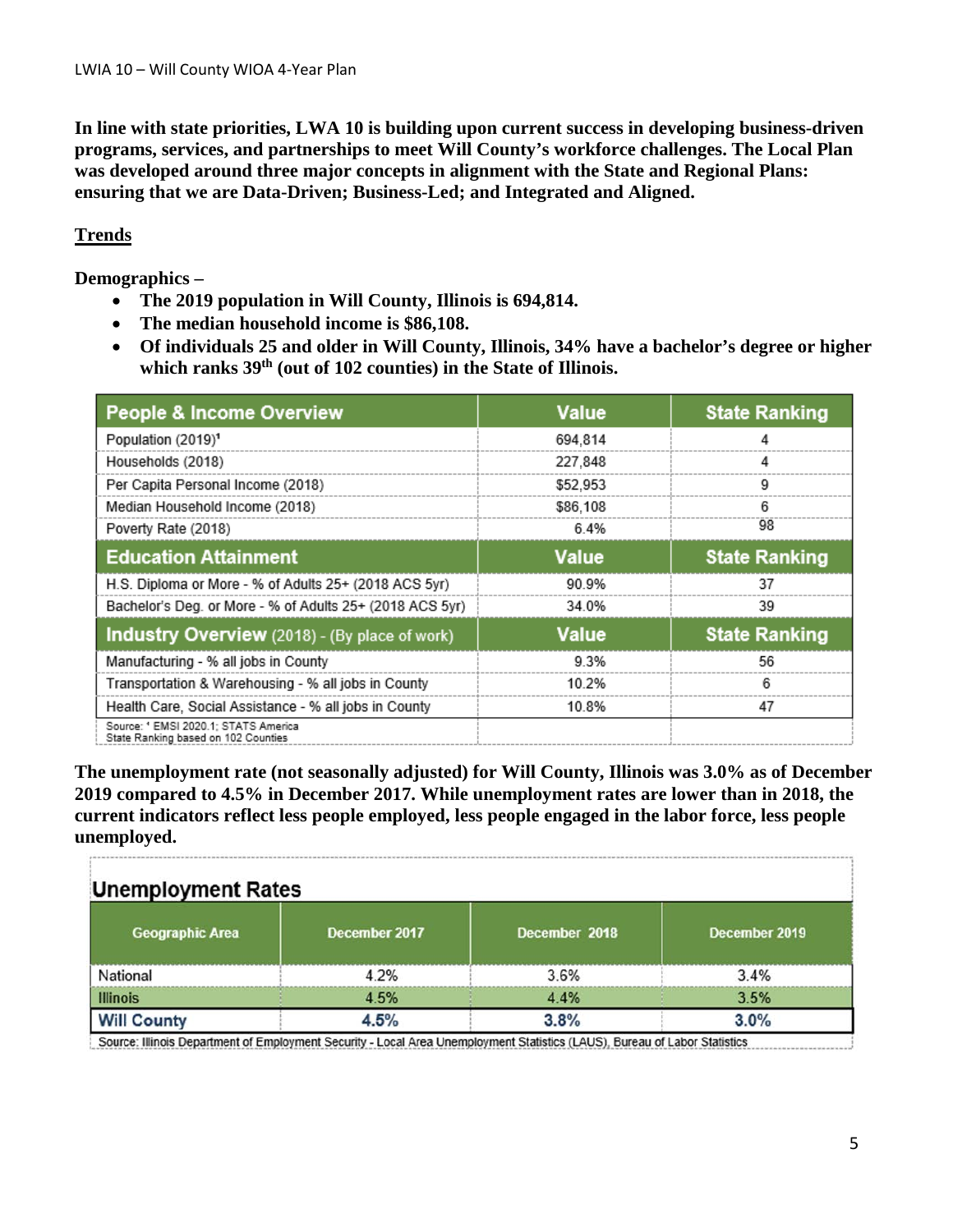### **Employment –**

**Will County employers added 350 net new jobs in 2019 compared to the same timeframe in 2018 which the largest growth coming from Transportation and Warehousing. The Transportation Distribution Logistics industry experienced a 22% increase in jobs in the 2017-2018 and added an additional 2% in 2018-2019 timeframe. (Source: EMSI - QCEW Employees, Non-QCEW Employees, and Self-Employed)**

|                                          |        |                     | $2008 -$ | $2008 -$ | Ava.     |                              |        | $2018 -$ | $2018 -$ |
|------------------------------------------|--------|---------------------|----------|----------|----------|------------------------------|--------|----------|----------|
| <b>Description</b>                       |        | 2008 Jobs 2018 Jobs | 2018     | 2018 %   |          | Earnings 2018 Jobs 2028 Jobs |        | 2028     | 2028 %   |
|                                          |        |                     | Change   | Change   | Per Job  |                              |        | Change   | Change   |
| <b>Transportation and Warehousing</b>    | 10.568 | 26.997              | 16.429   | 155%     | \$56,739 | 26.997                       | 38.857 | 11,860   | 44%      |
| Accommodation/Food Services              | 16.214 | 22.216              | 6.002    | 37%      | \$20,244 | 22.216                       | 27.324 | 5.108    | 23%      |
| <b>Health Care /Social Assistance</b>    | 21.188 | 28.041              | 6.853    | 32%      | \$61.152 | 28.041                       | 32.279 | 4.238    | 15%      |
| Administrative and Support               | 11.310 | 18.529              | 7.219    | 64%      | \$41.377 | 18.529                       | 21.550 | 3.021    | 16%      |
| Professional, Scientific, Technical Svcs | 8.821  | 12.629              | 3.808    | 43%      | \$71,335 | 12.629                       | 15.132 | 2.503    | 20%      |

**An overview of the top five industries when looking at forecasted growth is below.** 

(Source CIU, LAUS, BLS, CPS, Census, C2ER and EMSI-QCEW Employees, Non-QCEW Employees and Self-Employed)

#### **Wages –**

**Sectors in Will County with the highest average wages per worker for 4Q2019 were Mining, Quarrying, Oil and Gas Extraction (\$7,803), followed by Construction (\$6,646) and Wholesale Trade (\$6,673).**

| Average Monthly and New Hire Wages 2016 - 2018 |                              |         |         |                                          |         |         |
|------------------------------------------------|------------------------------|---------|---------|------------------------------------------|---------|---------|
|                                                | <b>Average Monthly Wages</b> |         |         | <b>Average Monthly Wages - New Hires</b> |         |         |
| Geographic Area                                | 2016                         | 2017    | 2018    | 2016                                     | 2017    | 2018    |
| Will County                                    | \$4.359                      | \$4,493 | \$4.599 | \$2.575                                  | \$2.606 | \$2.755 |
| Chicago Metro Region                           | \$5.361                      | \$5.523 | \$5,727 | \$3.112                                  | \$3.192 | \$3.409 |
| State of Illinois                              | \$4.955                      | \$5.112 | \$5.295 | \$2.865                                  | \$2.961 | \$3,139 |

Source: U.S. Census. Local Employment Dynamics......

**The Workforce Investment Board will continue to produce its quarterly Workforce Update and annual Service Analysis Report, both of which provide information to further discussion between local employers, workforce development, economic development, and education and training partners.** 

**The Workforce Investment Board along with our local partners are committed to follow the State and Region's lead in developing and implementing programs and services that address trends in local workforce and population data, with particular emphasis on key growth industries, in-demand occupations, and needed skills.** 

### **Key Industry Sectors**

**One of the primary activities in the recent local labor market analysis was to identify the key industry sectors which will drive the programs and activities of LWIA 10. The Workforce Investment Board of Will County has long been implementing programs and initiatives based on industry sector analysis. Focusing on industry sectors has provided the Workforce Investment Board with a targeted approach to program development and a strong connection to economic development activities in the County.**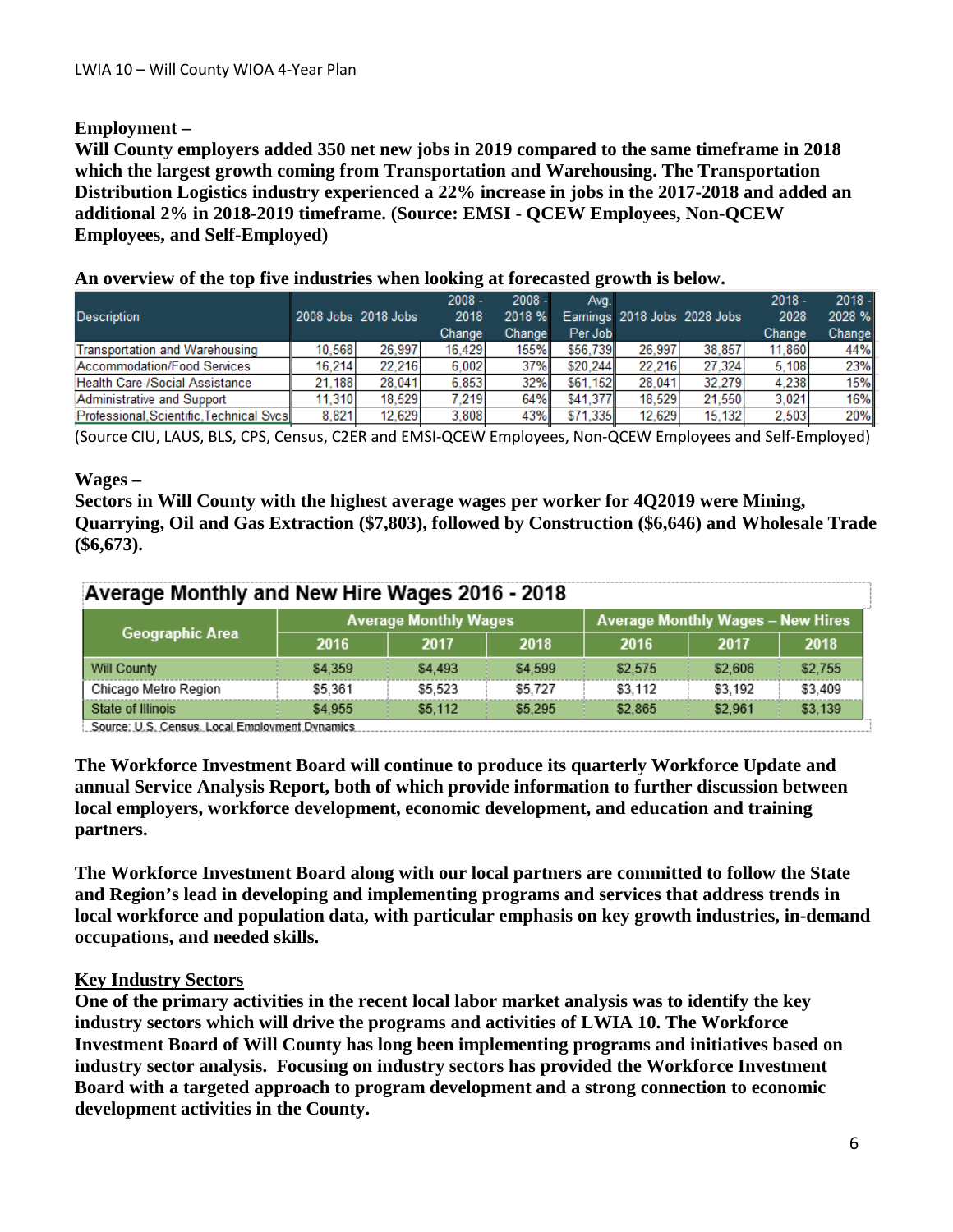**Sector strategies are considered highly responsive to industry demand when compared to traditional job-matching and training services because they are:**

- **Problem-oriented, not program-oriented;**
- **Address needs interdependently, not independently; and**
- **Work with industries collectively, not as individual firms.**

**Sector initiatives meet the skill, recruitment, and retention needs of employers and the training, employment, and career advancement needs of workers. By meeting the needs of regional industry on behalf of a region's jobseekers and workers, sector initiatives strengthen a region's overall economic vitality. Sector initiatives:**

- **Address the needs of employers by focusing intensively on the workforce needs of a specific industry sector over a sustained period, often concentrating on a specific occupation or set of occupations within that industry;**
- **Address the needs of workers by creating formal career paths to good jobs, reducing barriers to employment, and sustaining or increasing middle-class jobs;**
- **Bolster regional economic competitiveness by engaging economic development experts in workforce issues and aligning education, economic, and workforce development planning;**
- **Engage a broader array of key stakeholders through partnerships organized by workforce intermediaries; and**
- **Promote systemic change that achieves ongoing benefits for the industry, workers, and community.**

**The Workforce Investment Board did an analysis of key industries that are workforce drivers in the County. Based on the analysis, the following will be the key industry sectors for the next two years:**

- **Healthcare**
- **Manufacturing**
- **Professional/Financial/Information Technology Services**
- **Transportation/Distribution/Logistics**

**The identification of these sectors was the result of labor market analysis that began with an examination of all major industry sectors and used a ranking system to narrow down the sectors based on employment, wage, growth, and skill indicators. These key sectors are in line with the sectors identified in the Northeast Economic Development Region's most critical sectors of Healthcare, Manufacturing, TDL, and acknowledging that Information Technology is an underlying component in all three of these sectors.**

**These four sectors are the industry drivers in Will County. They will be used to focus service programs, including incumbent worker and on-the-job training programs, modify and update the Will County Demand Occupation list, and to identify business service priorities in the County.**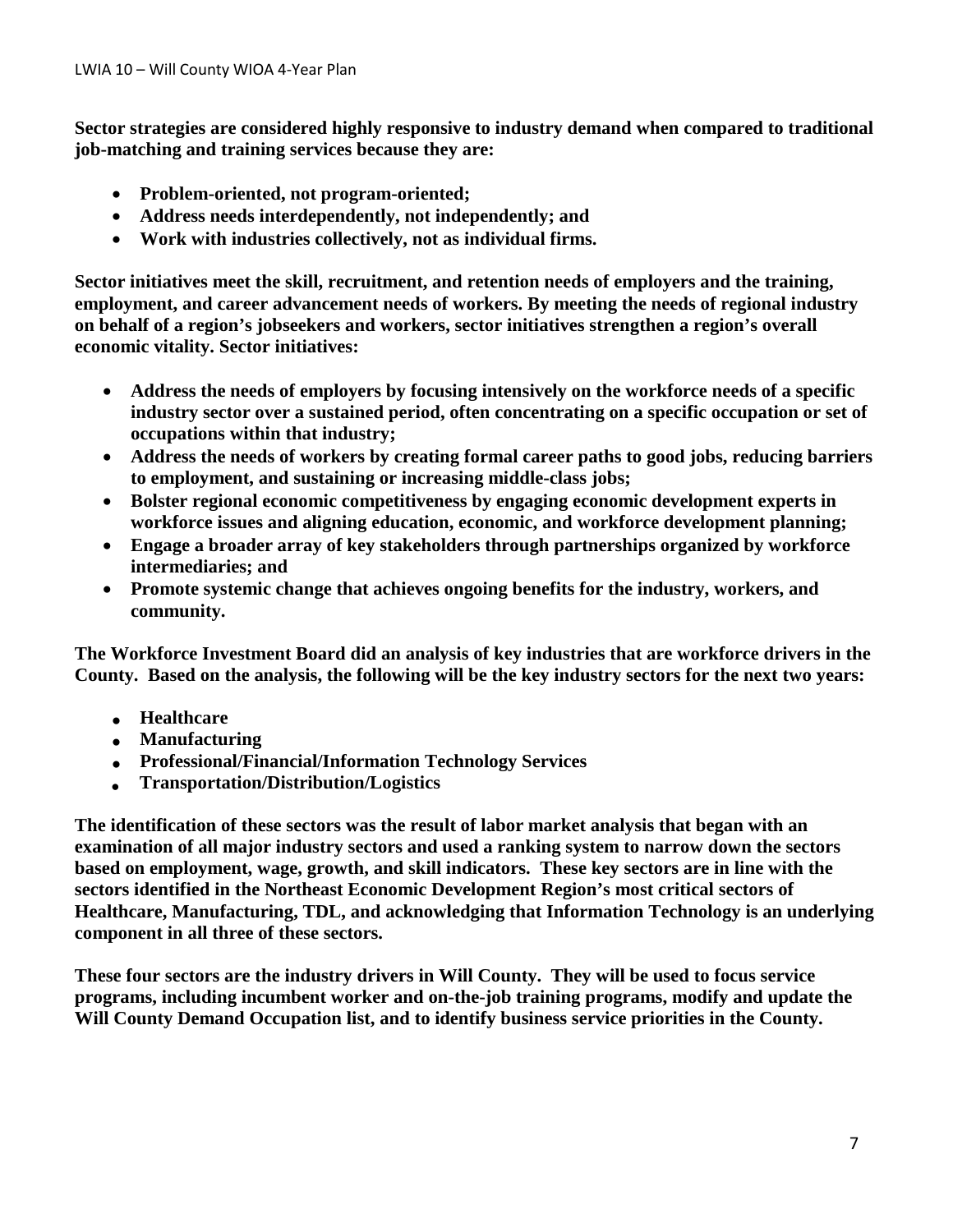### **CHAPTER 4: OPERATING SYSTEMS AND POLICIES**

- *A. Coordination of Planning Requirements: The plan will incorporate the Memorandum of Understanding and Service Integration Action Plan and include the following statements in this chapter:*
	- *The Local Workforce Innovation Area (10) Memorandum of Understanding provides a description of the one-stop delivery system, and other information that is essential to the establishment and operation of effective local workforce development systems as required by the WIOA Rule (20 CFR Part 678.705). The Memorandum of Understanding and any subsequent modifications is incorporated by reference into this plan*
	- *The Local Workforce Innovation Area (10) Service Integration Action Plan provides a description of how local workforce partners will align and coordinate services as required by the State of Illinois Service Integration Policy (WIOA Policy Chapter 1, Section 13). Information from the initial Service Integration Action Plan is included below. The Service Integration Action Plan and any subsequent modifications is incorporated by reference into this plan.*

**The Workforce Investment Board of Will County (WIB) works to ensure that all planning documents required are completed with all partners involved to be as comprehensive as possible. These documents, including the Memorandum of Understanding and Service Integration Plan, are incorporated by reference into Will County's WIOA Four-Year Plan so that the planning requirements of each is coordinated.** 

**The WIB also participates in other planning projects including the Will County Center for Economic Development's (CED) Shaping the Economy strategic plan as well as the regional strategic planning which encompasses the 10-county Northeast Economic Development Region (NEEDR). This region covers seven local workforce areas and is an ongoing process with priorities updated annually [\(http://www.workforcepartnersmetrochicago.com\)](http://www.workforcepartnersmetrochicago.com/).**

- *B. Provide information regarding the use of technology in the one-stop delivery system, including a description of:*
	- *How the workforce centers are implementing and transitioning to an integrated, technologyenabled intake and case management information system for programs carried out under WIOA (§ 679.560(b)(20)).*

**Though each partner uses their own system(s) for their service delivery and tracking, the Workforce Investment Board has used G\*Stars to manage, develop, and improve programs and services offered to customers of the One Stop system. Enhancements to the G\*Stars system now allow partner specific data analysis as well as utilizing the system as a customer management system (CMS) with business customers.**

**Given the diversity of data systems between partners in the system, it will be necessary to have leadership from the state to allow for comprehensive integration.**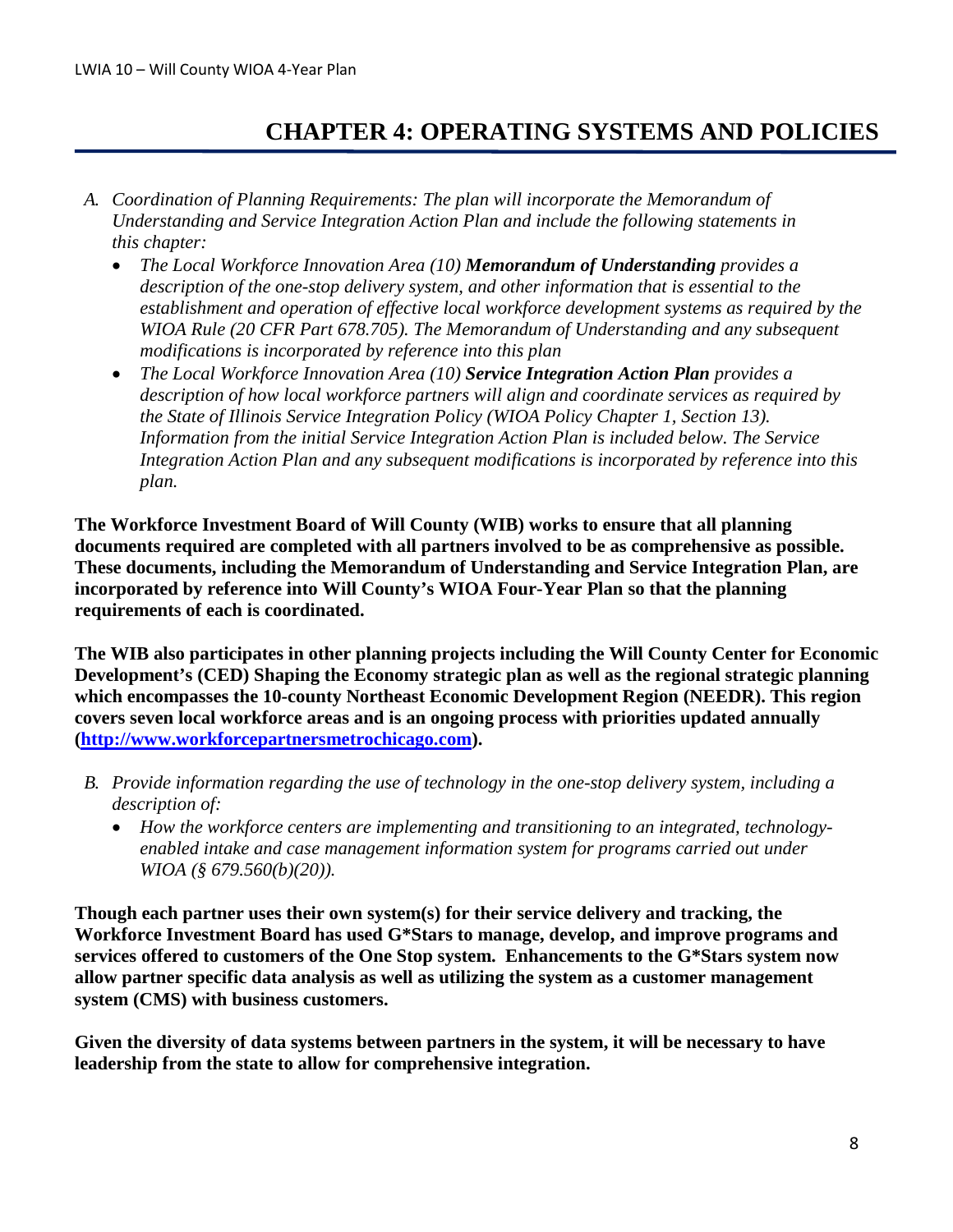**All required career services are available in the Workforce Center of Will County, either in person by staff who are housed at the Center, or via direct linkage technology. Adults, dislocated workers and youth, and employers will be provided with services by the Workforce Services Division of Will County, Illinois Department of Employment Security, Illinois Department of Human Services – Division of Rehabilitation Services and Joliet Junior College onsite.** 

**All partners who do not have staff working in the Center will provide their required career services via direct linkage technology. Center customers who desire career services from an offsite partner will be assisted by Resource Room staff to connect with that partner via direct linkage in order to connect in real time to partner staff who can assist them.**

**Currently, direct linkage connections are available for Joliet Junior College's Division of Adult Education and Literacy, Division of Rehabilitation Services, ILDHS TANF, Joliet Junior College's Career and Technical Education Department, Will County Center for Community Concerns, Kankakee County Community Services, Inc., National Able, and Joliet Job Corp.**

**As part of the Service Integration roll-out, the Will County partners met to discuss the Staterequired self-assessment for the Workforce Center of Will County in fall 2019. This selfassessment process involved partners discussing levels of service integration, and identifying areas of interest for shared efforts toward improved levels of service integration. One area identified is the level of communication that occurs across partners. Meeting topics include program and service information, sharing of successes and challenges as well as presentations from partners and other local organizations. Though Center meetings are held monthly and all partners are encouraged to attend, not all partners participate. Discussions to improve included sending the meeting dates and times to all members electronically and for all partners to send a representative if the primary participant is not available and reporting back to the partner. Improving on this goal will mean that partners will have a better understanding of all of the programs and services available through the partners and the community as well as any updates that involve the overall Center.**

*How the Local Board will facilitate access to services provided through the one-stop delivery system, including in remote areas, through the use of technology and other means (§ 679.560(b)(5)(ii)).*

**Will County has a Mobile Workforce Center (MWC) which travels to 5 different locations in the more remote areas of the county, including libraries and Village/City Halls. The MWC allows for customers, both job-seeking and employer, to access the same services available in the resource room of the Comprehensive Center. Customer tracking and usage are tracked on the MWC in the same way as the Comprehensive Center.** 

**Various workshops held throughout the month are livestreamed on social media and archived for a user to view at their convenience.** 

**In addition, many workforce services are available online through, Illinois WorkNet, and JobLink.** 

**Workforce Services Division of Will County maintains an electronic Job Board which is linked to their website, and the Center's website as well as Joliet Junior College and the local community Chambers.**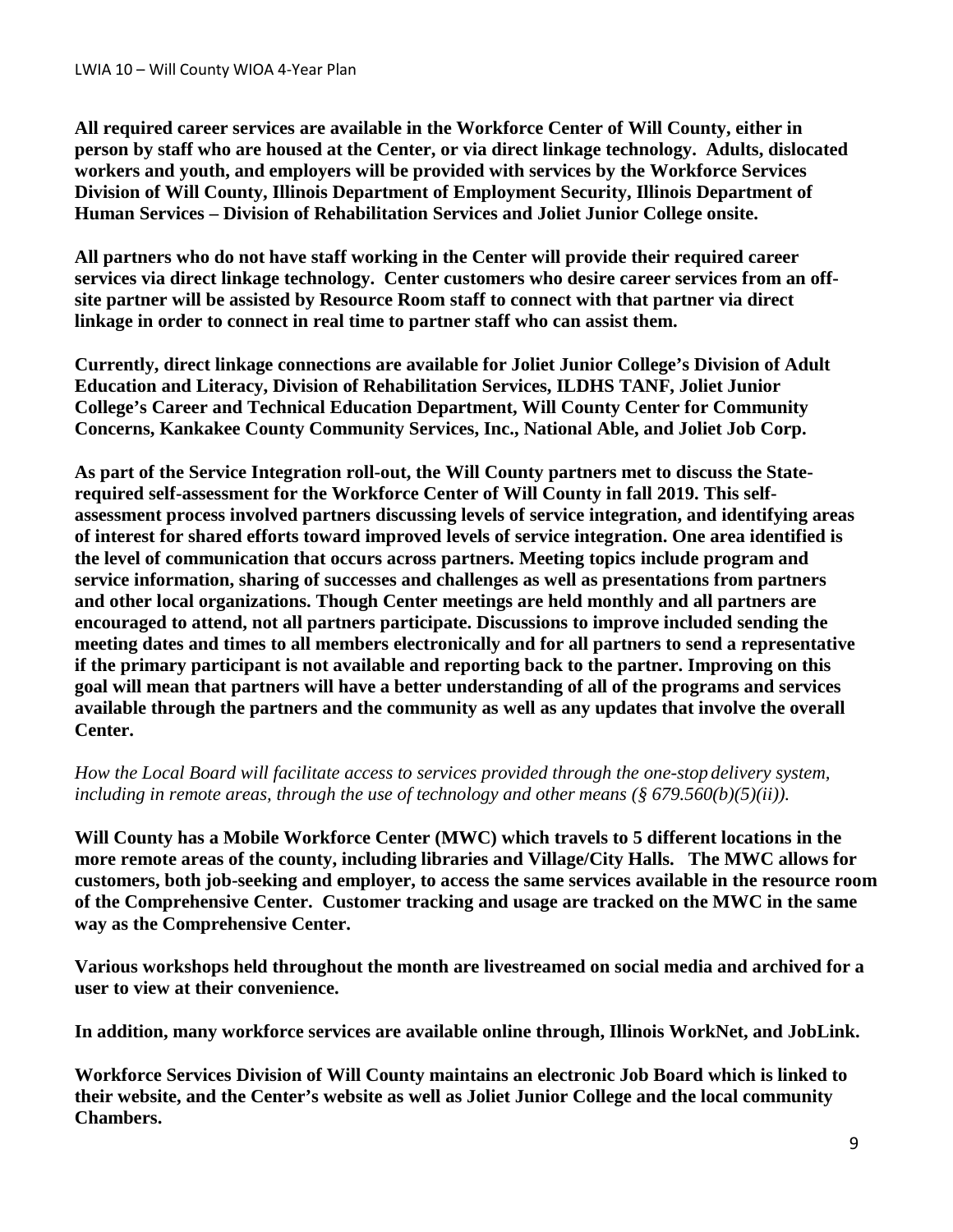**Our Business Services Team, which includes our partner agencies, spends a great deal of time meeting with employers to better understand their needs and connect them with services. The Team developed a one-sheet, describing the business solutions and contact information for each area as well as a booklet of details listing the services available through each partner. The Business Services Team has also made presentations to various business-led organizations and held webinars describing the services available and answering questions from participating businesses.**

*C. Describe how the Local Board will support the strategies identified in the Unified State Plan and work with entities carrying out core programs, including a description of (§ 679.560(b)(1)(ii)):*

**The Workforce Investment Board of Will County will lead a system that promotes business driven talent solutions that integrate education, workforce, and economic development resources across systems to provide businesses, individuals, and communities with the opportunity to prosper and contribute to growing the economy of Will County.** 

**The WIB and our One-Stop Operator (Workforce Services Division of Will County) are involved in:**

- o **Demand-driven strategic planning at the regional level for many years with the six other LWAs in the North East Economic Development Region (Region 4);**
- o **Supporting employer-driven local and regional sector initiatives such as apprenticeships, incumbent worker trainings and specific regional initiatives around manufacturing; healthcare; and transportation, distribution and logistics (TDL);**
- o **Educating all clients on career pathways and the steps needed to advance within a given occupation or industry sector;**
- o **Expanding service integration even further as a result of the One-Stop self-assessment and improvement planning across the One-Stop partner agencies;**
- o **Utilizing multiple sources of data for the purpose of data-driven decision-making. These sources include Jobs-EQ, EMSI, IDES, and Illinois workNet; and**
- o **Frequently exploring the options available for utilizing as much data as possible and appropriate to understanding what is happening, changing and trending in the local economy. WIB shares information and data with the local economic development agencies and municipal departments to support attraction and retention efforts throughout the County.**

**The Board has charged the One-Stop Operator with continuing to review and coordinate programming in the Center. Core partners have cataloged all services, workshops, and programs provided both in the One-Stop Center and at other locations. Through this process, the Core partners have identified services that are similar and have begun to provide those services in a joint fashion. An example of this is the job fairs that were previously hosted for individual employers by both IDES and WSD. Currently, these partners host joint events that include multiple employers in order to recruit for employees. In addition, Core partners continue to identify gaps in services at the Center and will initiate plans to eliminate those gaps.**

*Expanding access to employment, training, education and supportive services for eligible individuals,*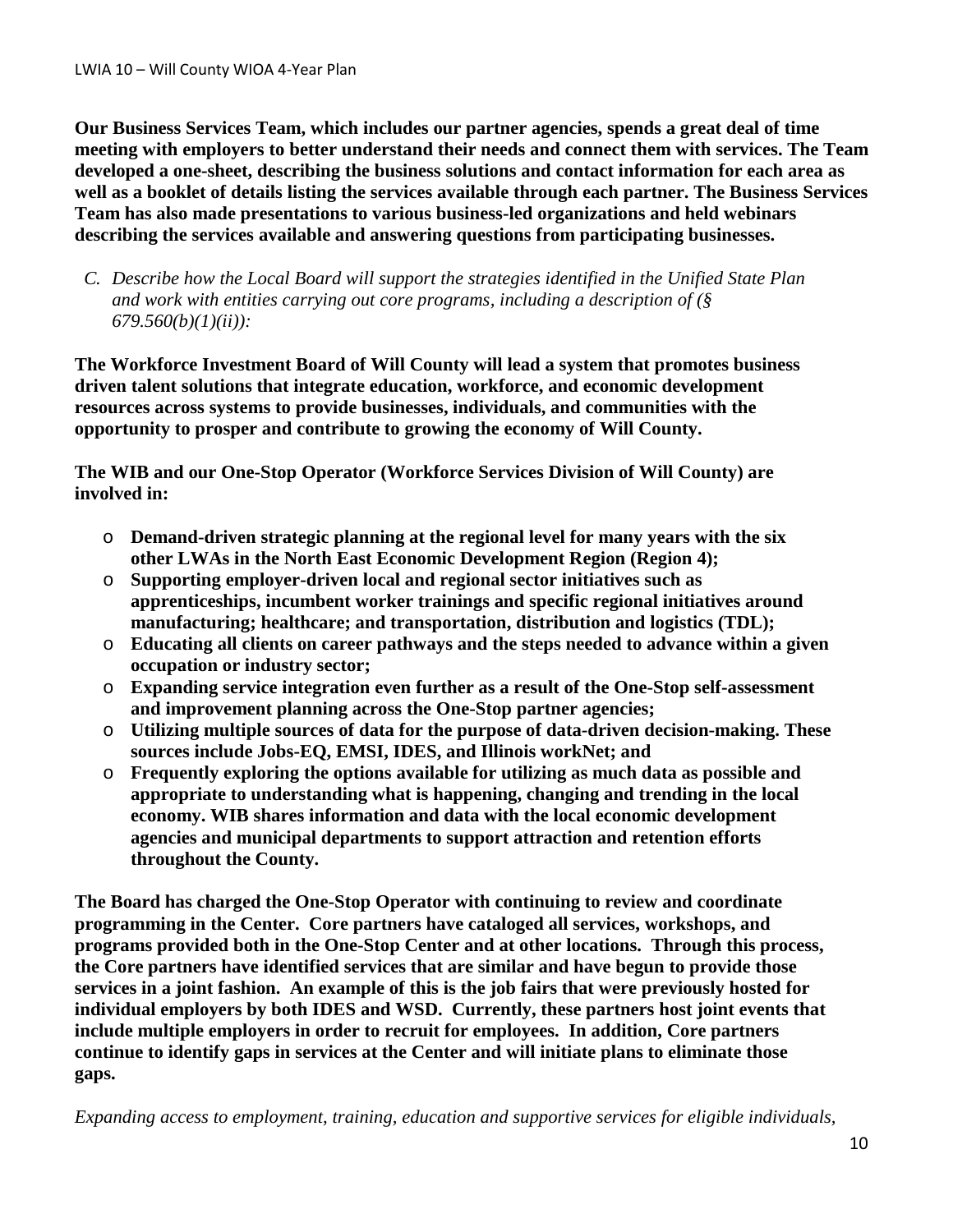#### *particularly eligible individuals with barriers to employment (§ 679.560(b)(2)(i));*

**Our Workforce Center of Will County has a website (will.works) which outlines programs and services available both at the Workforce Center and offsite. Additionally, the referral system among partner agencies ensures that applicants are directed to supportive service programs and are made aware of employment, training, and education offerings.** 

**At the core of all Board programs is the identification and focus on the four key industry sectors: Healthcare, Manufacturing, Professional/Financial Services, and Transportation/ Distribution/Logistics. The Board developed industry and occupational materials around each of these four sectors and the demand occupations in each sector. In addition to overview materials, an orientation Power Point and Career Advisor Guide was developed to ensure that customers of the One-Stop Center have a wide berth of information about the four sectors, including career pathways in each sector.** 

**Coordinated by our One-Stop Operator, partners meet monthly to provide staff the opportunity to understand each partner's programs and services so they can make appropriate connections for individuals and employers. These meetings are especially useful to expand services at the Center to people with disabilities (presence of VR representative), with limited English speaking abilities (presence of Adult Education representative), recipients of public assistance (offering TANF orientation at Center), Low Income older workers (coordination with SCSEP partner) and Veterans (specialized non-WIOA funded training and location of Will County Veterans Assistance Commission across the hall from the Center).** 

**Workforce Services Division works closely with the Illinois Department of Employment Security (IDES) which provides the Illinois JobLink job posting service, as well as programs to assist long-term unemployed, returning citizens, veterans, migrant workers, and others. Illinois Department Human Services staff (DRS & TANF) are onsite at the Workforce Center to provide information and conduct intake. Their programs include:**

- o **Temporary Assistance to Needy Families (TANF), which provides cash assistance to families and pregnant women to help pay for food, shelter, utilities, and expense other than medical.**
- o **Aid to the Aged, Blind and Disabled (AABD), which helps those who qualify and need cash assistance.**
- o **Supplemental Nutrition Assistance Program (SNAP) benefits for low-income households to buy the food they need for a nutritionally adequate diet.**
- o **Medical Assistance Programs for aged, blind, and disabled; and for families with dependent children. There is also assistance with obtaining Affordable Care Act coverage.**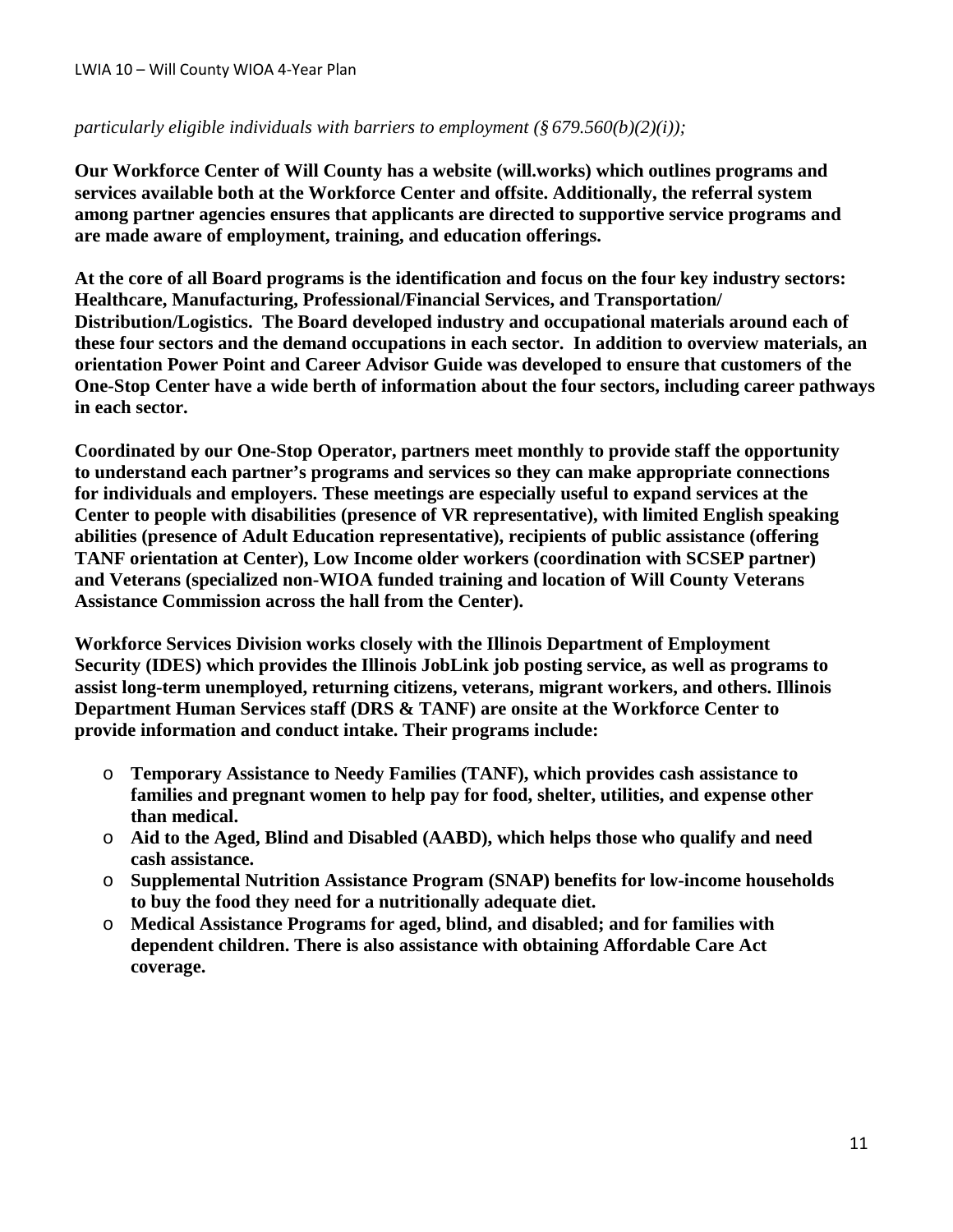*Scaling up the use of Integrated Education and Training models to help adults get their GED and work on other basic skills and English language acquisition while earning credentials and industry-recognized credentials that lead to in-demand occupations;*

**The Adult Education partner has focused bridge and ICAPs programming on two of these sectors (Healthcare and TDL) to allow customers to obtain both basic skill and occupational training in a coordinated fashion. JJC's Adult Education and Literacy division offers programs such as bridge and Integrated Education and Training (IET) programs which are developed to create opportunities for adult education students interested in a specific career pathway/field to co-enroll in high school equivalency or credit and/or English Language Acquisition/ESL classes and college-level courses in their area of interest (i.e. health care, transportation/distribution/logistics, etc.). IET programs are closely coordinated with JJC's CTE departments and Perkins and lead to an industry recognized and stackable certificate/credential.** 

**Joliet Junior College Adult Education continues to expand and scale up their Integrated Education and Training (IET) models. The adult education program currently offers a hybrid (online and face to face) transportation, warehousing, and logistics IET program. Students are concurrently enrolled in ESL or GED courses while pursuing the TWL certification. Additionally, the adult education program offers process operator and certified nursing assistant IET'S. Expanding the availability of these programs has significantly increased the number of adult education students earning industryrecognized credentials and obtaining gainful employment.**

*Using the insights and lessons learned from successful dual credit programs to scale up similar efforts in other sectors and regions;*

**Through the community college system, our local workforce area has dual credit programs with all of the high schools and career centers. The types and extent of classes offered varies by school. The community college, high schools, and career centers meet frequently to strategize and implement the best strategies including dual credit programs to ensure the future success of the student.** 

**In addition, Joliet Junior College and Workforce Investment Board of Will County are part of the Northern Illinois Workforce Coalition (NIWC). NIWC is made of the community college, workforce professionals to discuss best practices and create strategies to work as a region. Thus, as a participant of NIWC, the discussion and implementation of duel credit becomes a regional approach and provides more opportunities for the student and consistency among community college implementation.** 

*Determining the most effective marketing methods and messages for informing college and university students about Prior Learning Assessments;*

**Joliet Junior College has received a grant to build capacity for faculty to implement Prior Learning Assessments (PLA) to evaluate students entering CTE pathways who have workforce training, education, or credentials. The project will consist of training faculty and administrators on designing and implementing PLA and then institutionalizing PLA at JJC. This project will develop the assessment process for PLA in multiple CTE fields including Industrial Maintenance Technician, Electrical/Electronic Automated Systems, Management**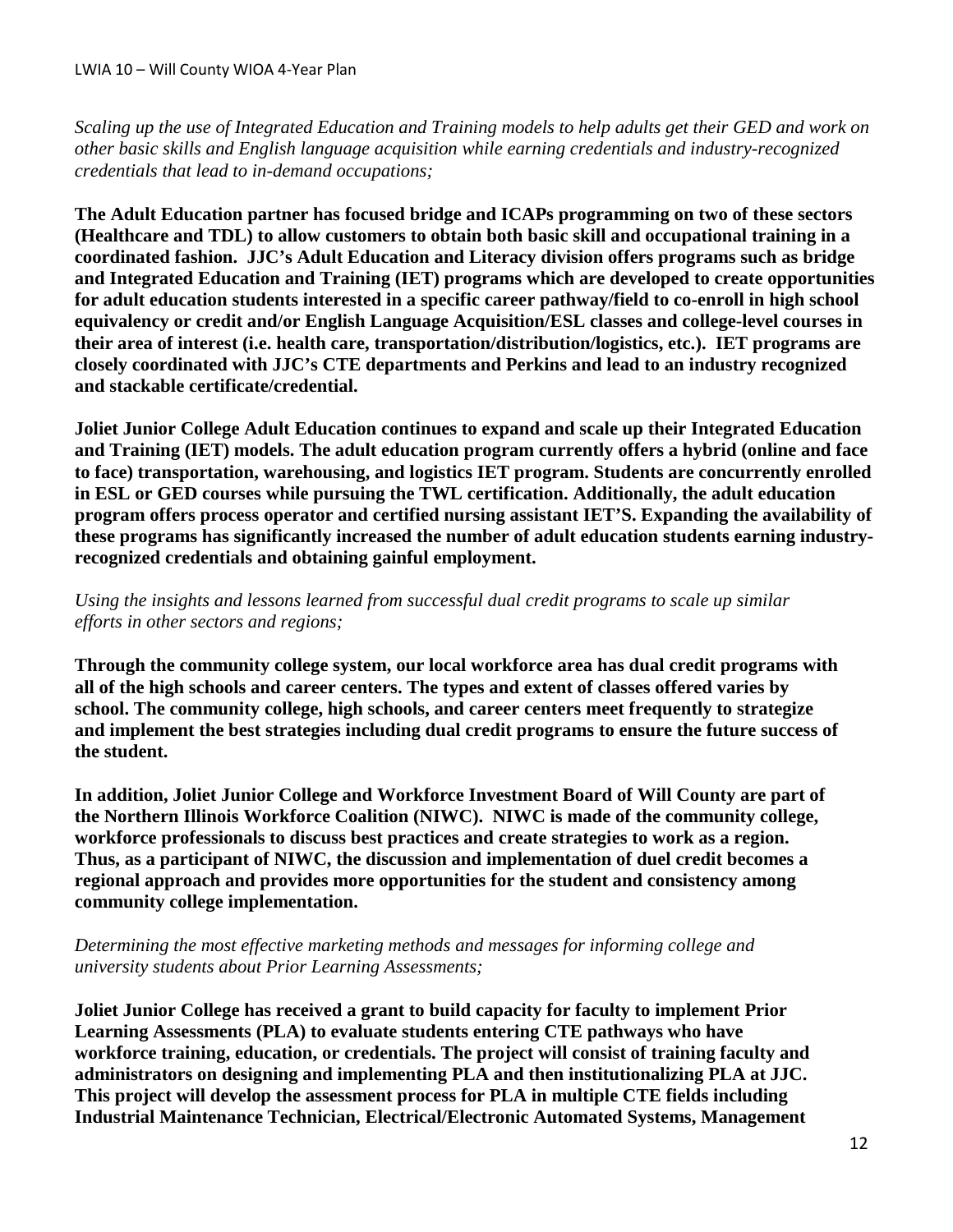#### **& Supervision, Computer Information and Office Systems, Horticultural Sciences, Law Enforcement, Construction Management, and Logistics.**

*Investigating how targeted marketing can identify segments of the labor force, such as mature workers and the underemployed, who may not require extensive education or training to qualify for jobs in high demand occupations;*

**The Center partners coordinate efforts between their agencies to target different segments of the workforce population.** 

**IDES is able to target market to job-seekers through email blasts. The Workforce Center also uses social media, such as Facebook and LinkedIn, to promote various outreach events to targeted segments, depending on the skills required or the employer positions available. The Center also uses Contestant Contact to send out event announcements as well as a quarterly newsletter.**

#### *Facilitating the development of career pathways and co-enrollment, as appropriate, in core programs (§ 679.560(b)(2)(ii)); and*

**The identification of co-enrollment opportunities has significantly improved due to two specific activities. The first is the presence of multiple partners in the Center. Having a wider range of services and staff available encourages coordination and discussion. The second is ongoing meetings and planning sessions between the partners and their staff to share information, discuss opportunities, and plan strategies to ensure customers have access to all services necessary for them to obtain gainful employment.**

**As stated above, the Board developed industry and occupational materials around each of these four sectors and the demand occupations in each sector. In addition to overview materials, an orientation Power Point and Career Advisor Guide was developed to ensure that customers of the One-Stop Center have a wide berth of information about the four sectors, including career pathways in each sector.**

*Improving access to activities leading to a recognized post-secondary credential (including a credential that is an industry-recognized certificate or certification, portable, and stackable)(§ 679.560(b)(2)(iii)).*

**A general assessment questionnaire has been developed that all customers to the Center complete. This assessment will ensure that any and all services that would be appropriate for each customer are identified. The assessment is the tool that will aid in identifying and addressing any barriers to employment the customer may have. This assessment will be the basis for each customer's career plan.**

**The career plan process will strengthen the development for career pathway planning even in instances where the customer may be seeking what they believe is a terminal path to employment. The process provides an opportunity for Center staff to discuss future pathway options, identify important credentials and certifications for future occupational growth, and ensure that customers have a strong understanding of the path to their desired goals.**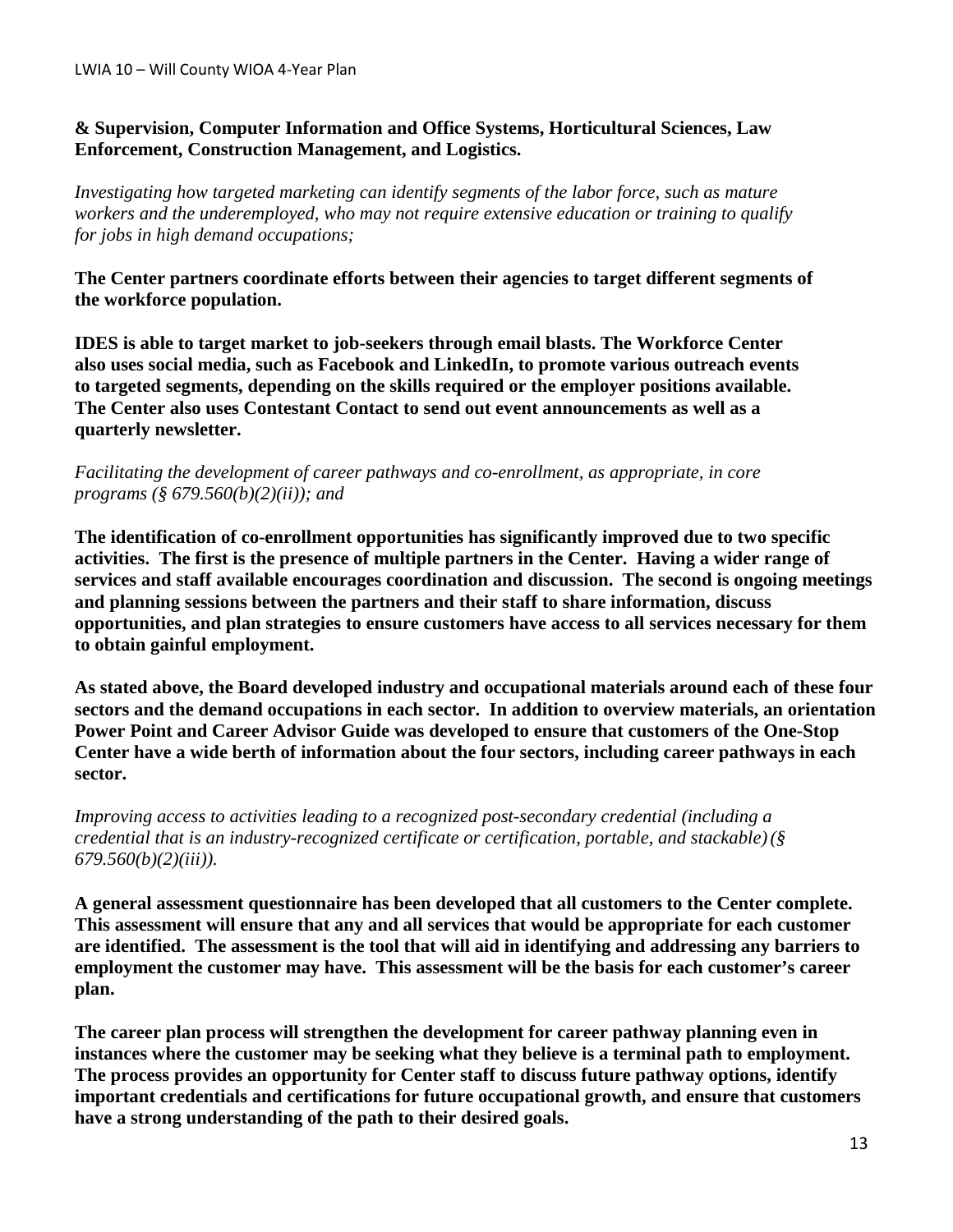**After enrollment in WIOA, career planners work with clients to explain stackable credentials and focus on helping customers enroll and complete at least one credential in their pathway. During this process, staff assist clients in understanding their options (e.g. educational institutions, length of program, cost, etc.) for training to receive credentials.** 

*D. Provide information regarding the local coordination strategies with state (including the Unified State Plan), regional and local partners to enhance services and avoid duplication of activities, including a description of each partner.*

**The partners of the Workforce Center of Will County coordinate efforts in various ways, including:**

- **The development and use of an electronic intake information form that is shared for the purposes of general client information and referral purposes.**
- **Participation in the Memorandum of Understanding (MOU) between the partner agencies laying out the contributions and activities delivered in the Workforce Center.**
- **Participation in the self-assessment of the Service Integration process to identify opportunities for collaboration.**
- **Monthly meetings to share information about services and activities in the Workforce Center.**
- **Coordinated job fairs and outreach efforts.**

#### *Adult, Dislocated Worker and Youth employment and training activities under WIOA Title I (§ 679.560(b)(6)).*

**The Workforce Investment Board has Workforce Services Division serve as both the One-Stop Operator and as Workforce Services (Title 1B) provider for Adult, Dislocated Worker, and Youth employment and training activities under Title I. This role will continue and be enhanced with the provisions outlined in the WIOA. Workforce Services (Title 1B) offered by Workforce Services Division of Will County include:**

- **1) Adult/Dislocated Worker/Youth training services (Title 1B), such as:**
	- **Career scholarships (ITAs) for eligible adults and dislocated workers to attend training that leads to jobs that are in-demand in Will County;**
	- **Resume reviews by Certified Professional Resume Writers;**
	- **Mobile Workforce Center that travels to locations throughout Will County to assist job seekers (internet access for job searches/online applications, resume development/review, printer/copier) and businesses with targeted recruiting assistance;**
	- **Job Board for Will County businesses to list their openings, and a Resume Gallery where job seekers may post their resumes for consideration by local businesses;**
	- **Weekly job fairs for job seekers to meet with multiple businesses and for businesses to recruit/interact with potential job applicants;**
	- **Job search workshops (resume writing, interviewing, networking, social media, Microsoft Word/Excel;**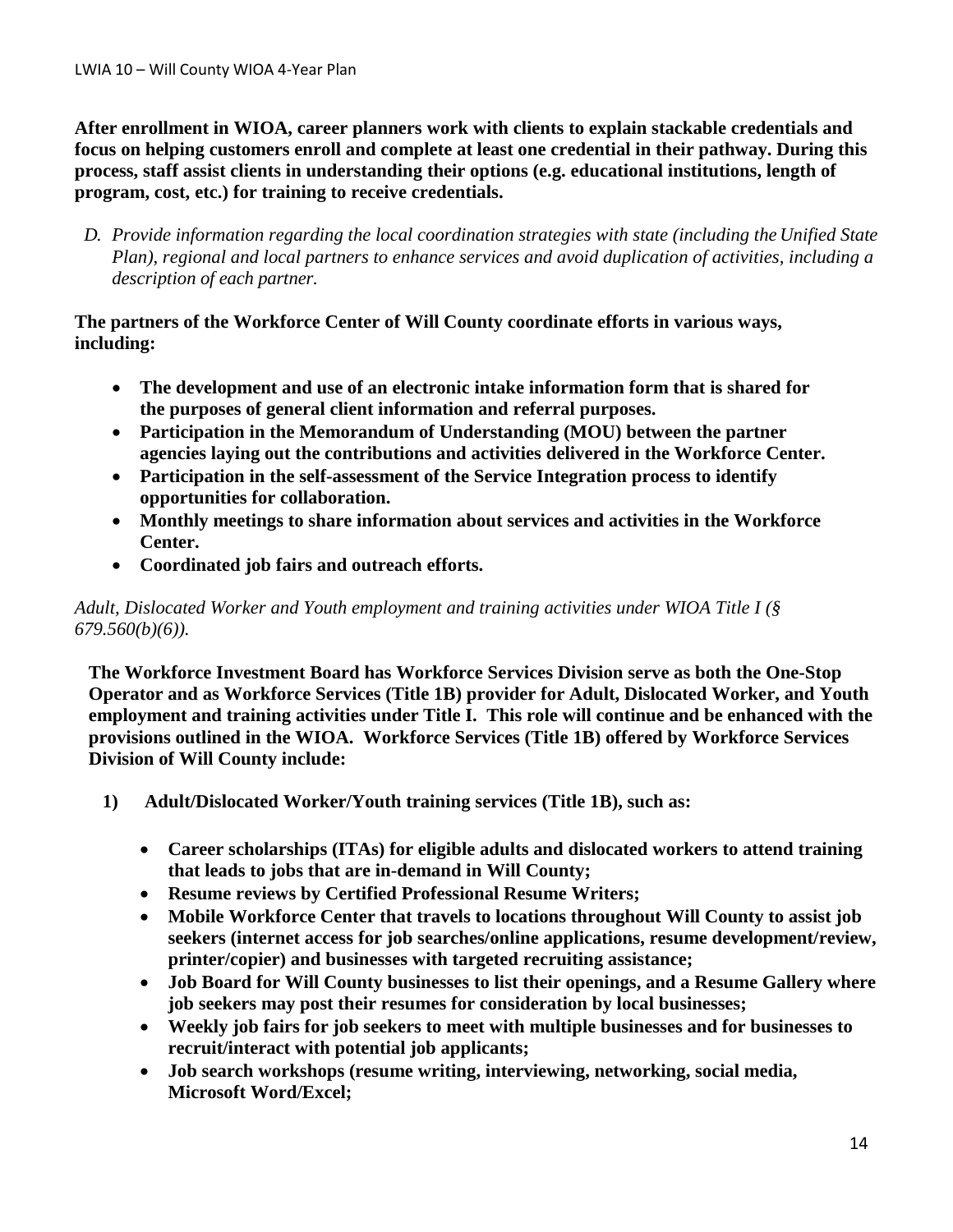- **On-the-Job Training opportunities, where employees can earn while they are being trained on the job.**
- **Connect to your Future for eligible out-of-school youth ages 17-24 – services include GED preparation and work readiness classes, paid internships, tuition and supportive service assistance to attend post-secondary training that leads to jobs that are in-demand in Will County.**
- **2) Trade Adjustment Assistance (TAA)**

### **Coordination through the Business Services Team, which includes partner representatives, connecting employer to recruitment, retention, training, and labor data services.**

*Adult education and literacy activities under WIOA Title II. This description must include how the Local Board will carry out the review of local applications submitted under Title II consistent with WIOA Secs. 107(d)(11)(A) and (B)(i) and WIOA Sec. 232 (§ 679.560(b)(12)).*

**Joliet Junior College Adult Education is the provider of adult education and literacy activities under WIOA Title II. In addition to providing staff at the Center, classes are also taught on-site. JJC also provides classes at its campuses as well as at other off-site locations throughout the County. A representative of the Adult Education and Literacy department serves on the local board and participates in policy and program discussions. The WIB serves on the Adult Education Area Plan committee and reviews the submissions for Title II funding.** 

*Wagner-Peyser Act (29 U.S.C. 49 et seq.) services (§ 679.560(b)(11)).*

**Illinois Department of Employment Security (IDES) is the primary provider of Wagner-Peyser Act. A member of their staff is at the Center on a full-time basis which has significantly decreased any duplication of services. Their services include:**

- **Illinois JobLink job postings website, which is the Labor Exchange System;**
- **Re-Employment Service Program (RES), which helps unemployed clients with a high likelihood of remaining unemployed;**
- **Re-Entry Employment Service Program (RESP) for returning citizens;**
- **Veterans Employment and Training Services (VETS);**
- **Migrant Seasonal Farmworker Program, in partnership with the Illinois Migrant Council.**

**In addition, the Board is working with Wagner-Peyser staff on coordination of employer services and is including several departments within Joliet Junior College, the Will County Center for Economic Development (CED), and the provider of OJT services in the effort. Utilizing G\*Stars as our client management system for business services developed by our Business Services Team.** 

*Vocational rehabilitation service activities under WIOA Title IV (§ 679.560(b)(13)).*

**An IDHS Division of Rehabilitation Services staff person is located in the One Stop Center one day per week. To ensure coordination, a representative from IDHS Division of Rehabilitation Services is on the Board and participates in policy and program discussions. Services provided by DRS include:**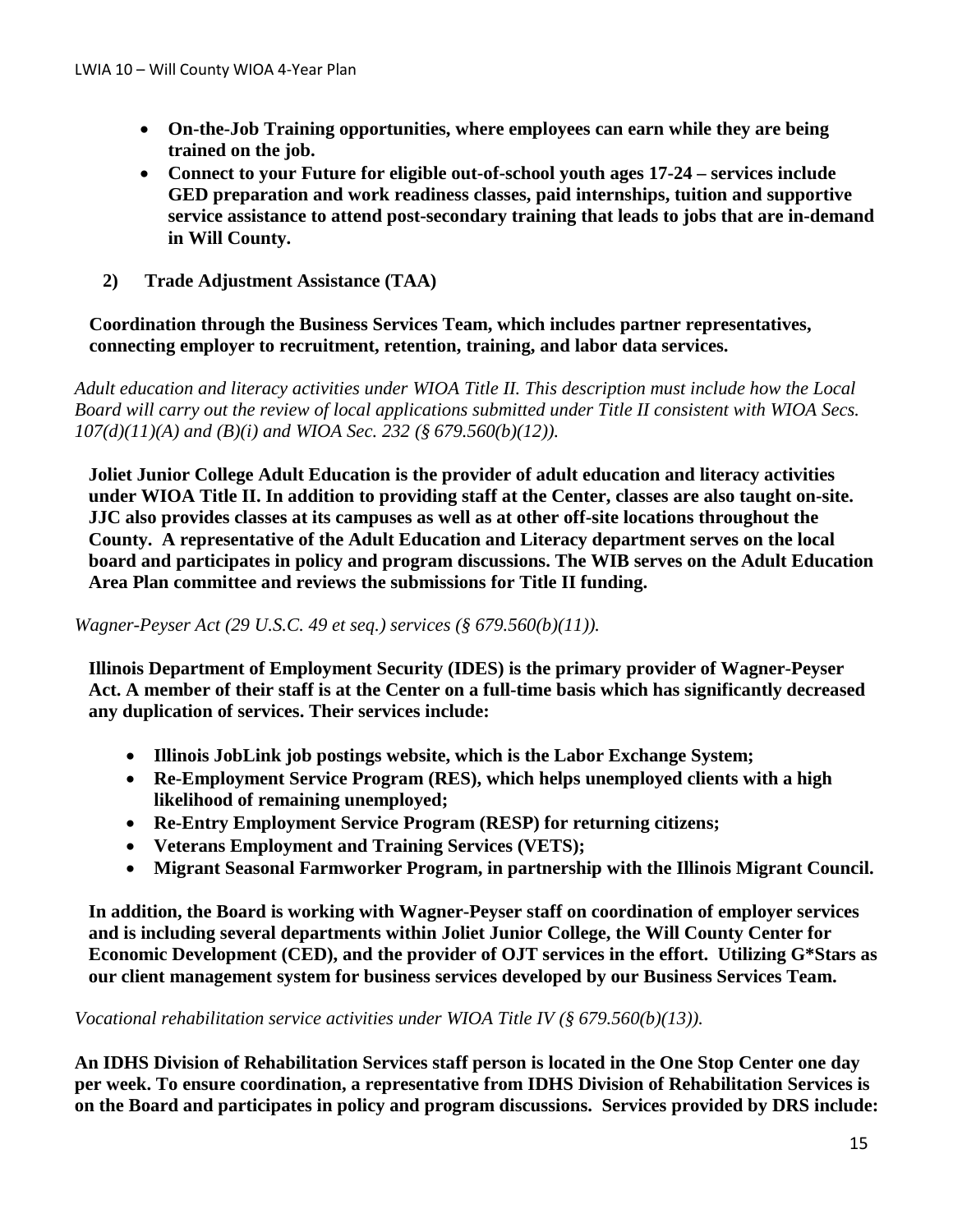- **one-on-one counseling and guidance, and information and referral services for each customer;**
- **helping high school students plan for their futures after high school through our Transition and STEP programs;**
- **working closely with state, regional, and local employers, to offer individualized placement services that bring employers and qualified employees together;**
- **assisting customers through the Work Incentive Planning and Assistance Program to ensure they understand how working will affect their SSDI/SSI benefits; and**
- **providing Supported Employment Program services to eligible individuals with significant disabilities who want to go to work and need ongoing support services to succeed on the job.**

*Relevant secondary and post-secondary education programs and activities with education and workforce investment activities (§ 679.560(b)(9)).*

**Members of both the secondary and post-secondary education systems serve on the Workforce Investment Board, providing input and assistance in coordinating services and strategies. The Board partners with Joliet Junior College as well as the three four-year colleges located in the county on various programs. In addition, the Director of the Adult Education program from Joliet Junior College serves on the Workforce Investment Board and the Youth Council of the Board.** 

**The Workforce Investment Board has always had a strong and effective partnership with both secondary and post-secondary institutions in the County. The development of new programming and services is done through the Board Committee structure which includes several members of each of these groups.** 

*How the Local Board will support the state strategies identified under § 676.105 and work with the entities carrying out core programs and other workforce development programs, including programs of study and career pathway programs under the Strengthening Career and Technical Education for the* 

*21st Century Act authorized under the Carl D. Perkins Career and Technical Education Act of 2006 (20 U.S.C. 2301 et seq.) to support service alignment and needsidentified in regional or local level assessments including the Perkins Comprehensive Local Needs Assessment (§ 679.560(b)(1)(ii)).*

**The provider of Carl D. Perkins Career and Technical Education programs has been a participant in the MOU discussions in Will County. The provider provides services in the One-Stop Center via webcam technology. In addition, the CTE program services are available on a part-time basis through a staff person from Joliet Junior College's Workforce Development Division who is housed in the One-Stop Center.**

**Through the 2020 Perkins V process, community colleges will prepare a Comprehensive Local Needs Assessment (CLNA) determining how well their CTE programs are aligned with workforce and economic development and if they are addressing the equity gaps in student access and success, particularly in special populations. This process will allow Joliet Junior College to assess and improve their current programing.**

*Provide a copy of the local supportive service policies and describe how the Local Board will*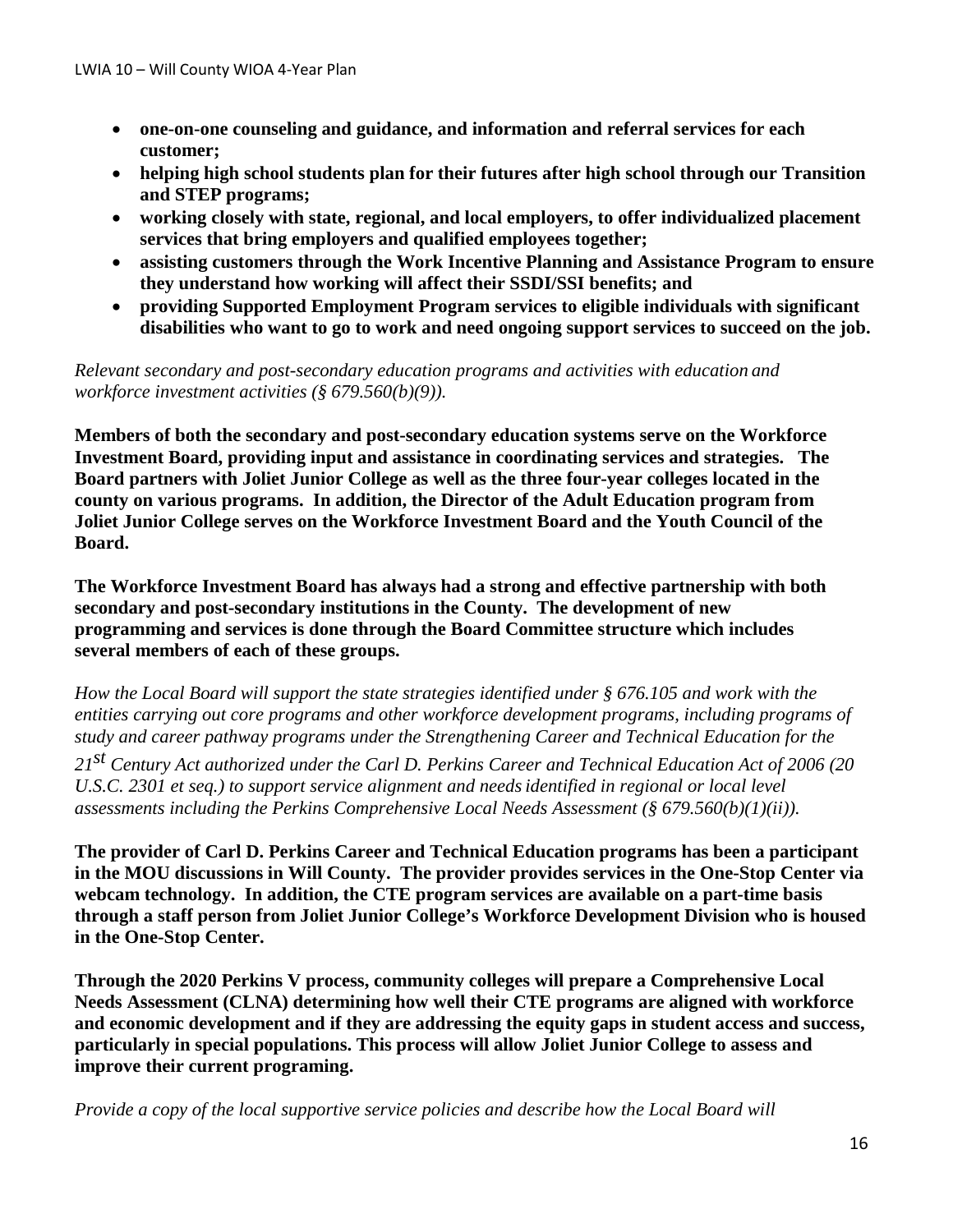*coordinate the provision of transportation and other appropriate supportive services in the local area (§ 679.560(b)(10)) and include information on the supportive services by each local program as appropriate.*

**The Board works with the Title 1 provider, Workforce Services Division of Will County (WSD), on coordinating appropriate supportive services. WSD provides supportive services (as determined appropriate by a career planner) to enable WIOA customers to participate in approved training activities.**

### **A copy of the WSD's Supportive Service Policies is attached to this plan as Appendix C**

*E. Provide a description of how the local area will provide adult and dislocated worker employment and training activities including:*

*A description and assessment of the type and availability of adult and dislocated worker employment and training activities in the local area (§ 679.560(b)(6)).*

**In addition to the services available through our Workforce Services (Title 1) provider as stated above, a wide range of employment and training activities occur at the One-Stop Center. The resource room includes computers with resume development software, internet access for job searches and career information, books, DVDs and other materials on various job search topics, an open computer lab to gain knowledge of basic computer skills, access to job search websites, copier and fax machine for job search activities, assistance with cover letters and employment applications, keyboarding software, and staff assistance. Workshops include: Networking Tools for Today's Market, Creating/Uploading a Resume in Illinois JobLink, Getting to Know Excel, Microsoft Word, Microsoft PowerPoint, Master Your Job Search, Stand-Out Resumes, and LinkedIn-Maximize Your Profile, to name a few.**

**The One Stop also provides assessment, guidance and career planning, access to labor market information, and assistance with job searches. The Center also hosts networking events and job clubs for sharing leads and ideas and learning job search techniques at the One Stop.**

**In Program Year 2018, over 4,765 clients used the Workforce System of Will County for job search and training-related services totaling 17,723. The Mobile Workforce Center made 907 visits to locations throughout the county, providing over 925 services and serving over 185 clients. The Resume Gallery hosted over 130 job-seeker resumes for employers to review. In addition, 9,665 businesses placed job orders on the WCWC electronic job board.** 

**The One Stop provides Individual Training Account vouchers for those registrants in need of training in the identified demand occupations. Nearly 400 customers utilized ITAs in Program Year 2018. The Board provides funding for on-the-job training (OJT) for adults and dislocated workers and plans for more than 40 OJT participants next year. The Board is also working to expand the program to provide OJT services for out-of-school youth and persons with disabilities. The Board subcontracts this service to Employment**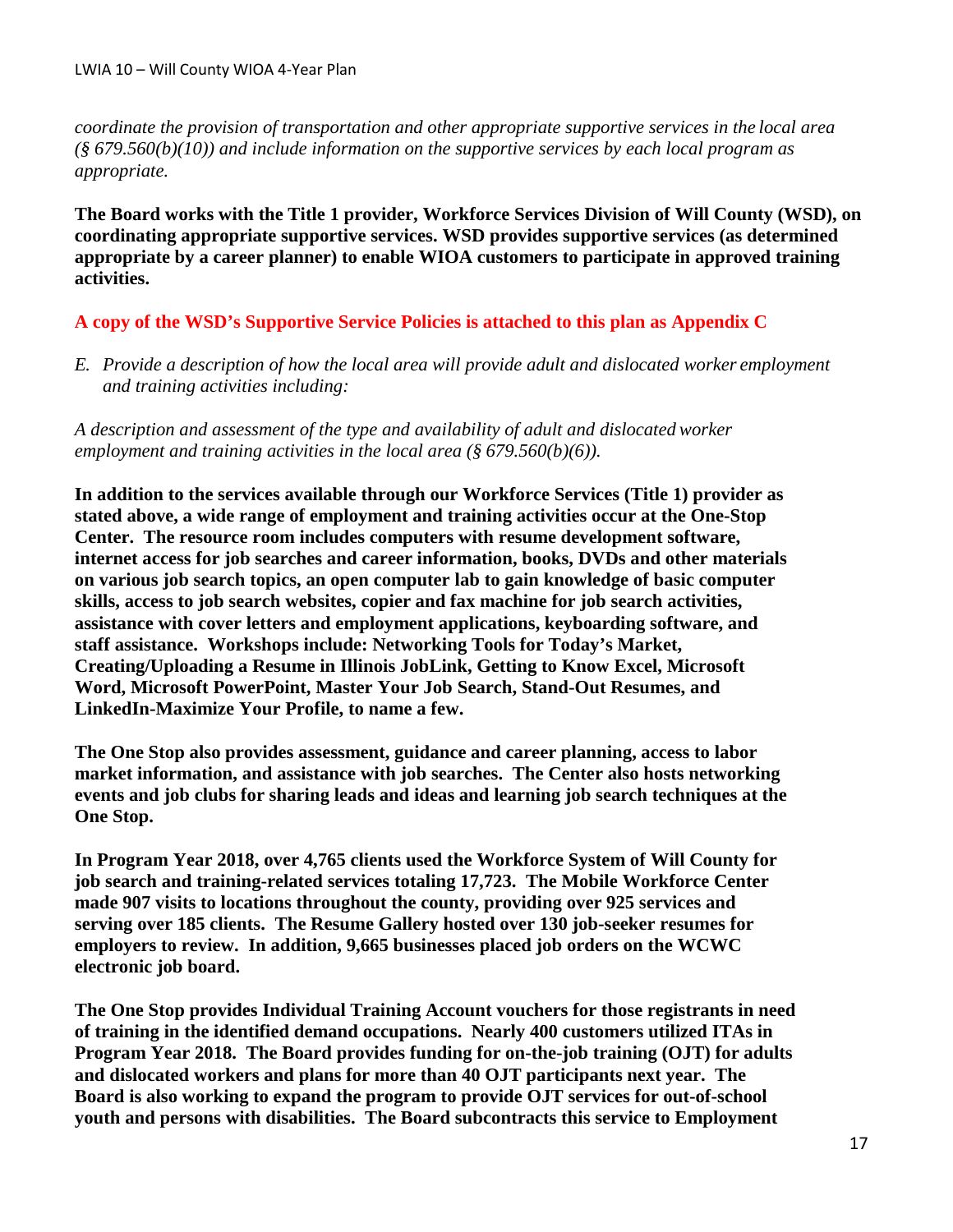#### **and Employer Services, Inc.**

**Employment and Employer Services, Inc. has two staff people located in the Workforce Center who conduct orientation sessions for job seekers and do outreach to employers. All clients seeking training must successfully complete a two-week Career Certified course. The course provides soft skills training as well as math, reading, locating information, computer skills, and communication skills. The Board has also partnered with an employer with a registered apprenticeship program for incumbent worker training.**

*A description of how the Local Board will coordinate workforce investment activities carried out in the local area with statewide rapid response activities (§ 679.560(b)(7)).*

**WSD has assigned a single staff person to coordinate with the Illinois Department of Commerce (DOC) on all rapid response activities. WSD and IDES attend all rapid response meetings and coordinates closely on all activities. Both staff will provide individual services, as necessary, to customers and employers who are in need of more specialized services. In addition, WSD works closely with local employers and the OJT contractor to match dislocated workers with current job openings when there is transferability of skills.**

#### *F. Provide a description of how the local area will provide youth activities including:*

*A description and assessment of the type and availability of youth workforce investment activities in the local area, including activities for youth who are individuals with disabilities, which must include an identification of successful models of such activities (§ 679.560(b)(8)).*

**The GED preparation/attainment and occupational skill training youth programs are offered year-round on an open-entry, open-exit basis. Youth programs include a GED preparation/attainment program and an Occupational Skill Training program for out-of-school youth between the ages of 17 and 24 years old. All youth enrolled in WIOA programs in Will County are required to attend work readiness/leadership training and take the National Career Readiness Certification (NCRC) assessment, scoring a bronze certificate or higher, as part of their service strategy. The program provides the preparation necessary for participating youth to successfully attain their GED.** 

**Joliet Junior College's Adult Education and Literacy division is the WIOA Title II provider, and has a 60+ year history of providing education and support services to adults (16 years and older) and out of school youth, and is the primary provider of high school equivalency, basic skills, English Language Acquisition (ESL), high school diploma completion, career exploration, and bridge/Integrated Education and Training (IET) programs and services in the local area. JJC DAEL provides over 100 classes per semester at 15 locations throughout the district, and serves approximately 2,000 students annually. They also administer the STAR program (Student Achievement in Reading), which is an evidence based reading program that provides youth with reading skills to prepare them for post-secondary education and the workforce.**

**The Community College Initiative through IDHS-DRS also provides services for youth with disabilities. Youth with a disability who are interested in furthering their education at an Illinois Community College may participate in this program that can defray the cost of tuition.**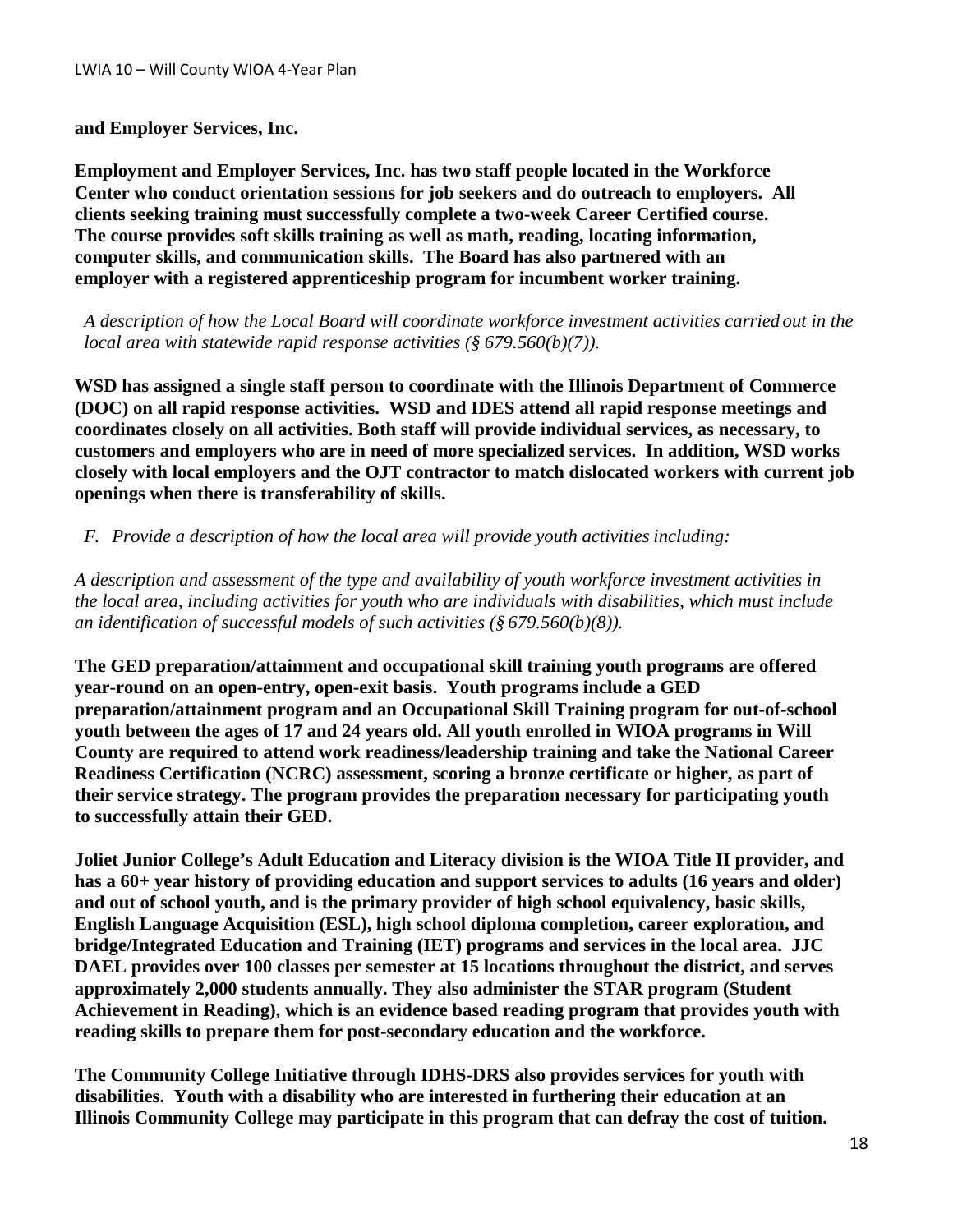**The IDHS-DRS also implements a youth employment initiative, STEP, designed to provide preemployment transition services to youth with disabilities. Services include job exploration counseling, work-based learning experiences, counseling on post-secondary education, and workplace readiness training. Youth programming also includes supportive employment for youth to provide work-based learning opportunities for youth with disabilities.**

**In addition, youth who already have their High School diploma or GED can obtain occupational training to prepare them for entry into a demand occupation. Youth participating in these programs may need additional supports to ensure that they are successful in completing the program and becoming gainfully employed. Supportive services are provided to youth as needed. The program is based on a foundation of strict guidelines that result in a highly structured program that promotes the success of the enrolled individuals. Joliet Junior College Workforce Development Division is the current contractor for this program.** 

**The Illinois Department of Employment Security provides the Hire the Future Program for youth ages 16 to 24. The program provides assistance with employment, job readiness, and career development services. Another IDES program that has assisted with work-based learning opportunities for youth is the Fidelity Bonding program. The program designed to protect employers against employee dishonesty is being used with hard-to-serve youth populations.**

A description of how local areas will meet the minimum expenditure rate for out-of-school youth.

**Since 2005, it has been the policy of the Board to only fund programs for out-of-school youth. It was determined that youth who are not in school, either because they dropped out or completed and aren't engaged in work or post-secondary education, are at the highest risk of not obtaining gainful employment in the future. This target population is where 100% of all WIOA Title 1 youth funds have been spent and will continue to be spent. All programs funded by the Board must be for out-ofschool youth, they must be open-entry/open-exit, and they must provide services on a year-round basis.** 

*G. Provide a description of how the local area will provide services to individuals with barriers to employment 8 as outlined in the Unified State Plan:*

*Provide information on how priority will be given to recipients of public assistance, otherlow- income individuals and individuals who are basic skills deficient consistent with WIOA Sec. 134(c)(3)(E) (§ 679.560(b)(21)).*

**Workforce Center partners are committed to giving priority for individualized career services and training services to veterans, recipients of public assistance, other low-income individuals, and individuals who are basic skills deficient, in accordance with Illinois DCEO's WIOA Policy 16- WIOA-4.2. As several core partners provide specific service to low-income or skills deficient individuals, they will focus their resources on those in need.**

**Joliet Junior College's Adult Education and Literacy division serves all adults (16 years and older) who fall within their eligible populations, including any adult who has not obtained a high school diploma or recognized equivalent, whose reading, writing, and/or math skills are below high school**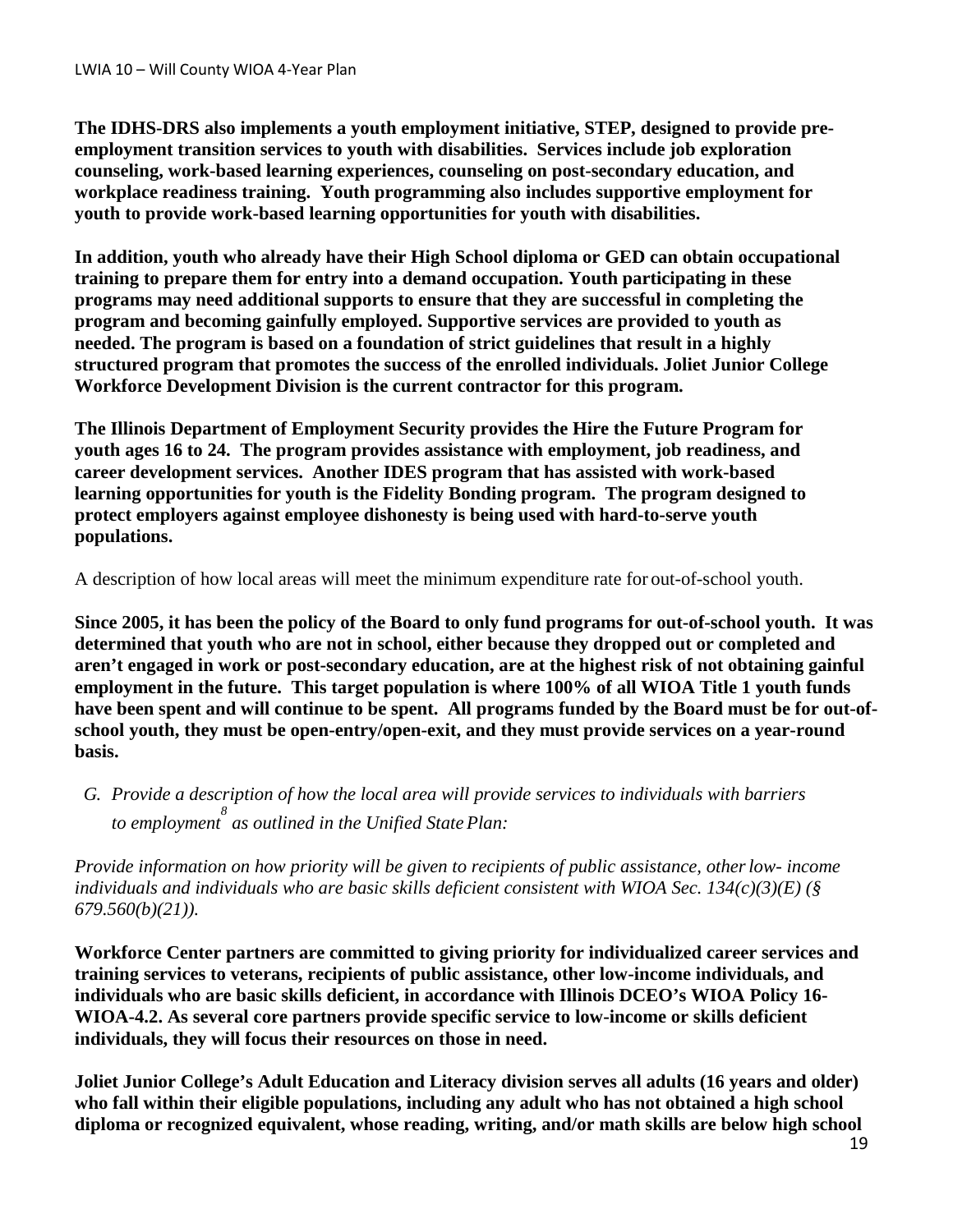**level (basic skills deficient), and those for whom English is not their native language and who require assistance in reading, writing, speaking, and/or listening in English. Although income is not a factor in determining eligibility for Adult Education services, public assistance recipients, low income and basic skills deficient adults and out of school youth are majority populations among the 2,000 students served by JJC's Adult Education and Literacy division annually. DAEL will continue to accept all referrals and will provide appropriate services to all individuals requesting Adult Education. Basic Skills (reading, writing, math) are among the primary services offered by the JJC Adult Education program, serving hundreds of adults each year.**

**When customers enter the Workforce Center they complete an application form for a G\*Stars customer tracking system card. This application asks the customer to indicate if they have a High School diploma or High School Equivalency certificate. Customers who indicate they do not have either of these credentials are counseled on the importance of obtaining the credential to increase their ability to obtain long-term employment. Customers who are willing to discuss this further are immediately connected with a staff person from Joliet Junior College's Adult Education and Literacy Division for further counseling and assistance.** 

**Under the Connect to Your Future youth program, staff work with all local high schools to identify youth at risk of or who recently have dropped out of school. These students are contacted and encouraged to enroll in the program to work on obtaining their High School Equivalency certificate. In addition, significant outreach is done in the County to identify older youth who are in need of these services. Some examples of outreach initiatives are:**

*Describe how the local workforce areas will ensure equitable access to workforce and educational services through the following actions:*

**Though the Workforce Investment Board of Will County and Workforce Services Division of Will County has not had to address equitably access to workforce and educational services in any previous planning, we do review the demographics of those who utilize programs and services. We will continue to monitor the results and, by working closely with our partners and local organizations, will develop actions where and when needed.**

*Disaggregating data by race, gender and target population to reveal where disparities and inequities exist in policies and programs.*

**As part of our annual monitoring, the EO reviews data related to the usage of the center and advises on gaps. The Center partners use this data to develop action steps to increase awareness of the services available to the identified target populations. To the extent where it is possible for WIB to disaggregate data to review disparities and inequities exist in our policies and programming. WIB will also work with the partners to gain more knowledge and a comprehensive view of the people utilizing services.**

Developing equity goals in conjunction with the education system and prepare action plans to achieve them.

**Working closely with our CTE partner, we will participate in the Perkins V process which will help identify any inequities in the education system. Once identified, a plan can be developed and**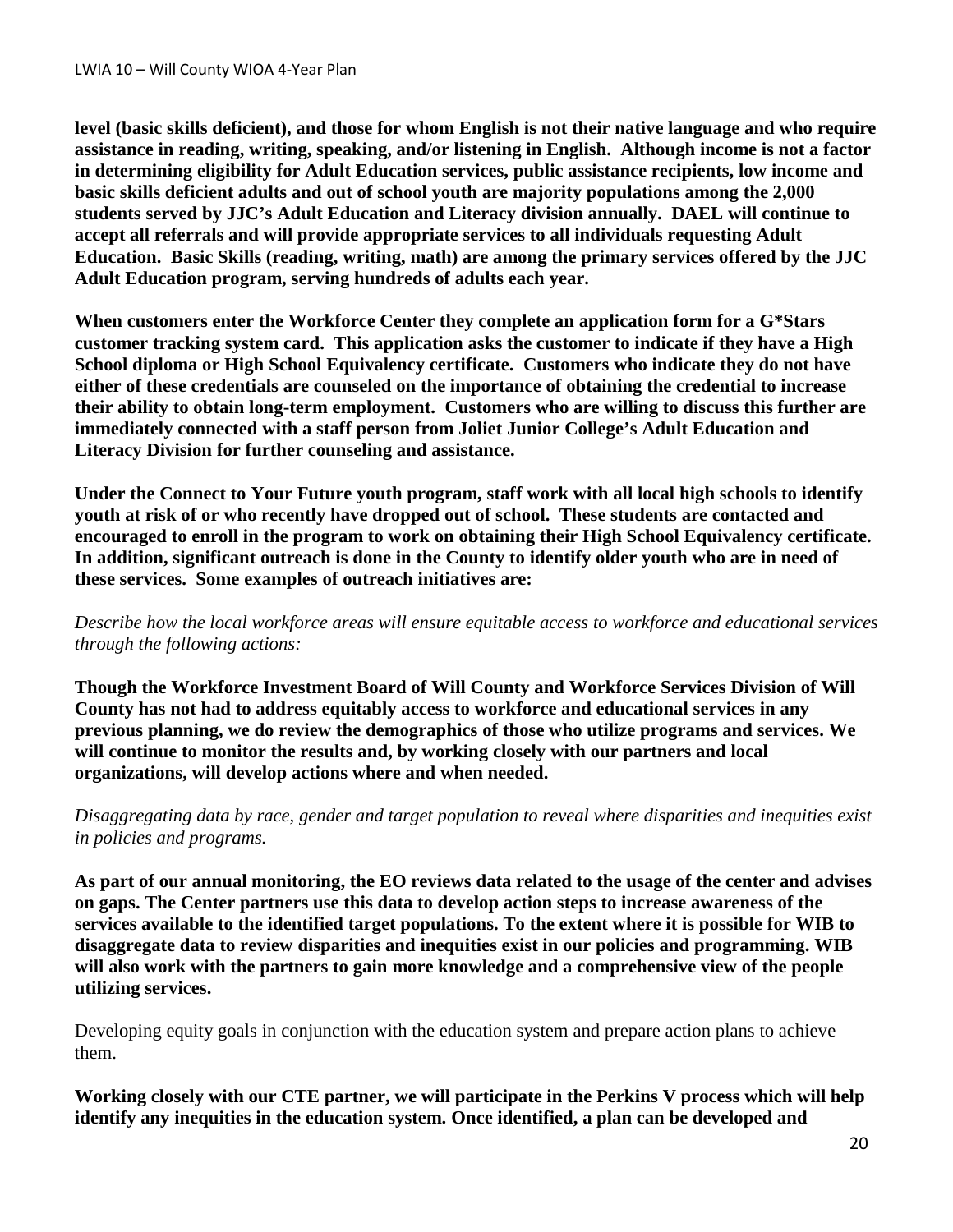#### LWIA 10 – Will County WIOA 4-Year Plan

#### **implemented to decrease any such inequities.**

Exposing more high school students, particularly young women and minorities, to careers in science, technology, engineering and math fields.

**Working with our local high schools, employers and community college will help the Workforce Investment Board identify opportunities to expose more students to careers in STEM field. WIB currently participates in a group specifically charged with increasing awareness of careers available in the Petrochemical Industry. This project is being led by ExxonMobil and supported by local schools and career centers.**

*Exploring how effective mentor programs can be expanded to adults, particularly those who are displaced and moving to a new career.*

**Increasing awareness of the benefits of mentorship programs, particularly with dislocated workers looking to make a career change will help staff and Center partners better understand and develop a program for the Workforce Center of Will County. Identifying internal and community resources will be key to the success of any program developed.**

*Providing training to workforce program staff on data-driven approaches to address equity gaps.*

**Learning about gaps and how to utilize data to drive strategies will help staff understand how to better use to address any equity gaps. Thus, these topics will be presented to staff at various Center meetings and Workforce Services staff meetings.**

#### *Ensuring workforce services are strategically located in relation to the populations in most need.*

**The Workforce Center facility is located on the edge of the St. Joseph Medical Center complex and is in a high traffic area bordered by several main thoroughfares. Pace, the suburban public transportation provider, stops three blocks from the Workforce Center and will provide door-todoor service to/from numerous locations.**

**The physical layout and design of the Workforce Center of Will County supports a culture of inclusiveness and accessibility. The Center is on the first floor of a physically accessible building. The exterior doors to the building have electronic sensors to open and close. All parts of the building and the Center, doors, hallways, restrooms, etc. are ADA compliant.**

**The Resource Room of the Center is a large, open space that provides ample space for customer movement and supports a culture of inclusiveness. With specialized assistance from the Illinois Department of Human Services-Vocational Rehabilitation, assistive technology and services are available and supported in the Center.**

**The Workforce Board and Workforce Services continuously reviews the demographic information and adjusts the route and stops of the Mobil Workforce Center when necessary.**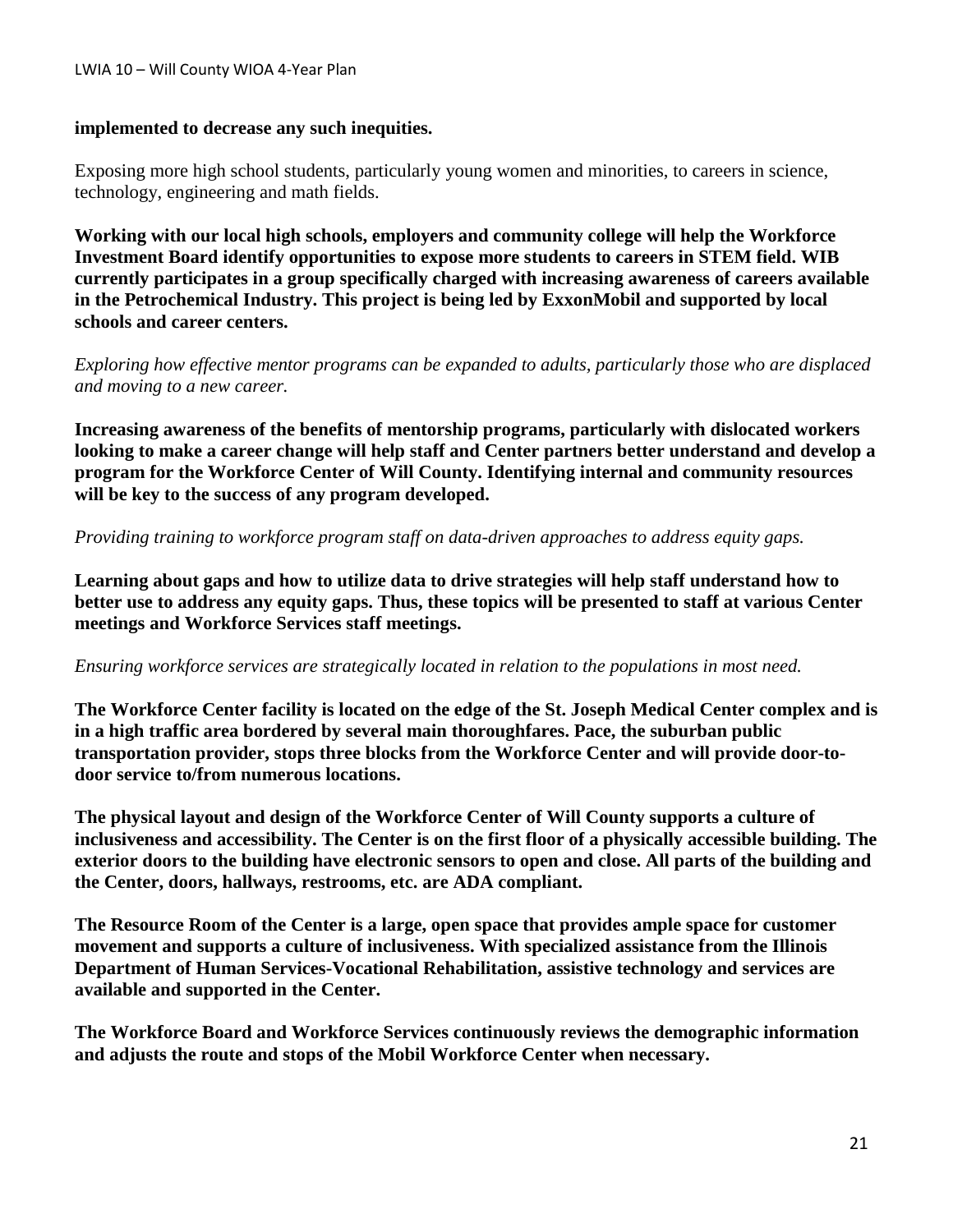*Description of how the Local Board will determine priority populations and how to best serve them, along with any other state requirements* 

**The Workforce Investment Board determines priority populations based on their concentration in Will County and counsel from social support agencies. Partner agencies in the Workforce Center have identified services specific to those populations.** 

*H. Provide a description of training policies and activities in the local area, including:*

*How local areas will meet the annual Training Expenditure Requirement (WIOA PolicyChapter 8, Section 4 9 );*

**Our local area has historically met the annual Training Expenditure Requirement and will continue to do so. The Board has allocated more than the required percentage of the WIOA budget for training activities. Training activities are split between on-the-job training and individual training accounts. Expenditures are monitored on a monthly basis and adjustments made accordingly. In the past several years, there has been an increase of Adult customers and a decrease in Dislocated Worker customers seeking direct training. As a result of this trend, the Workforce Investment Board has moved funds to the Adult program to ensure that all customers seeking direct training are able to access it in a timely fashion.** 

*How local areas will encourage the use of work-based learning strategies, including the local area goals for specific work-based learning activities and proposed outcomes related to these activities;*

**The Board prioritizes on-the-job training for adults. All youth contracts have a work experience component that is either funded in a subsidized manner or through direct employment opportunities. In addition, the Board has approved the use of OJT for older youth and persons with disabilities to expand work-based learning activities for these populations. The Board is also funding Department of Labor-approved apprenticeships via incumbent worker training through an employer partnership.**

**Our local area subcontracts the OJT Program as well as part of our Youth Services. In these contracts goals are stated as follows:** 

- **OJT – 40 participants**
- **Youth – 100 participants**

**A reporting process is currently in place to review and manage outcomes of work-based learning activities related to OJTs, youth work experience, and incumbent worker training. We work with our subcontractors on progress made as well as addressing any challenges in meeting their goals. In addition, the staff responsible for OJT, youth work-based learning and incumbent worker programs are part of our Business Services Team. Their involvement in BST ensures we are sharing best practices across programs to engage businesses and job-seekers.**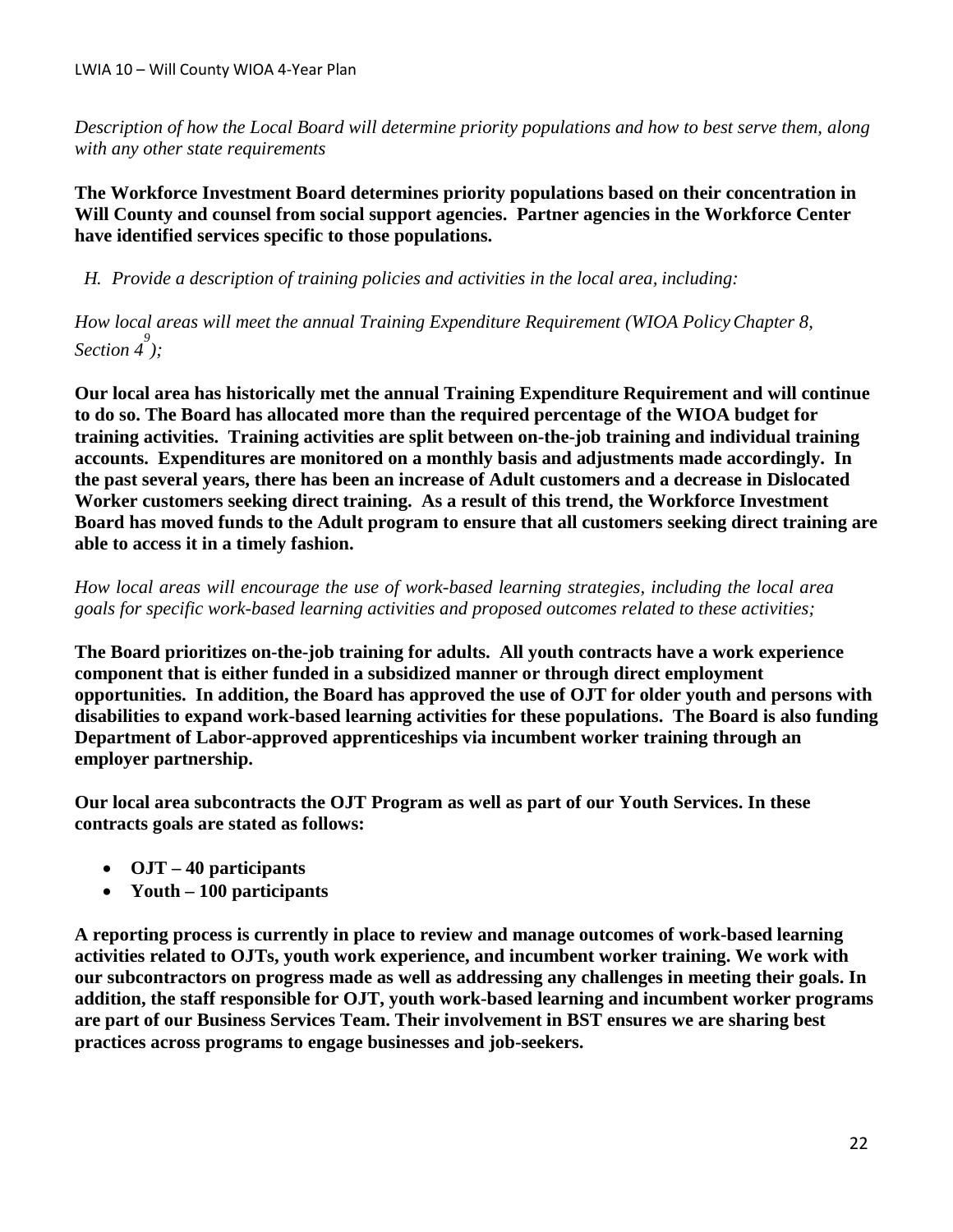**The desired outcomes for work-based learning programs is a work-ready workforce that has added qualifications and skills, earned an income while learning said skills and meeting the needs of local employers.**

**The Illinois Department of Human Services – DRS offers a program that provides supportive employment for youth which develops employment skills on-the-job for youth with disabilities. This program is complimentary to the DRS Youth Employment Initiative program detailed earlier in this plan.**

**Through an IDHS TANF grant the Adult Education partner provides pre-employment training and assistance in obtaining work experience to TANF participants with limited work experience.**

**The local SCSEP partner engages older workers in their program to allow them to obtain work experience and necessary skills to move into unsubsidized employment.**

*Provide a copy of the local Individual Training Account Policy and describe how training services outlined in WIOA Sec. 134 will be provided through the use of individual training accounts, including, if contracts for training services will be used, how the use of such contracts will be coordinated with the use of individual training accounts under that chapter, and how the Local Board will ensure informed customer choice in the selection of training programs regardless of how the training services are to be provided (§ 679.560(b)(18)); and*

**The local Individual Training Account Policy (aka Career Scholarship Policy) is included as Appendix D. The Board does not currently utilize contract training. The Board has developed a sector-based approach in assisting customers with choice of training. Information sessions are held for each sector to assist customers in making an informed choice on industry, occupation, and career path activities. The industry sector training approach is outlined below.**

**The Workforce Investment Board of Will County has long been implementing programs and initiatives based on industry sector analysis. Focusing on industry sectors has provided the Board with a targeted approach to program development and a strong connection to economic development activities in the County.** 

**Sector initiatives meet the skill, recruitment, and retention needs of employers and the training, employment, and career advancement needs of workers. By meeting the needs of regional industry on behalf of a region's jobseekers and workers, sector initiatives strengthen a region's overall economic vitality.** 

**The Workforce Investment Board did an analysis of key industries that are workforce drivers in the County. Based on the analysis, the following will be the key industry sectors for the next two years:**

- **Healthcare**
- **Manufacturing**
- **Professional/Financial/Information Technology Services**
- **Transportation/Distribution/Logistics**

*Provide a copy of the local training provider approval policy and procedures. Describe how the*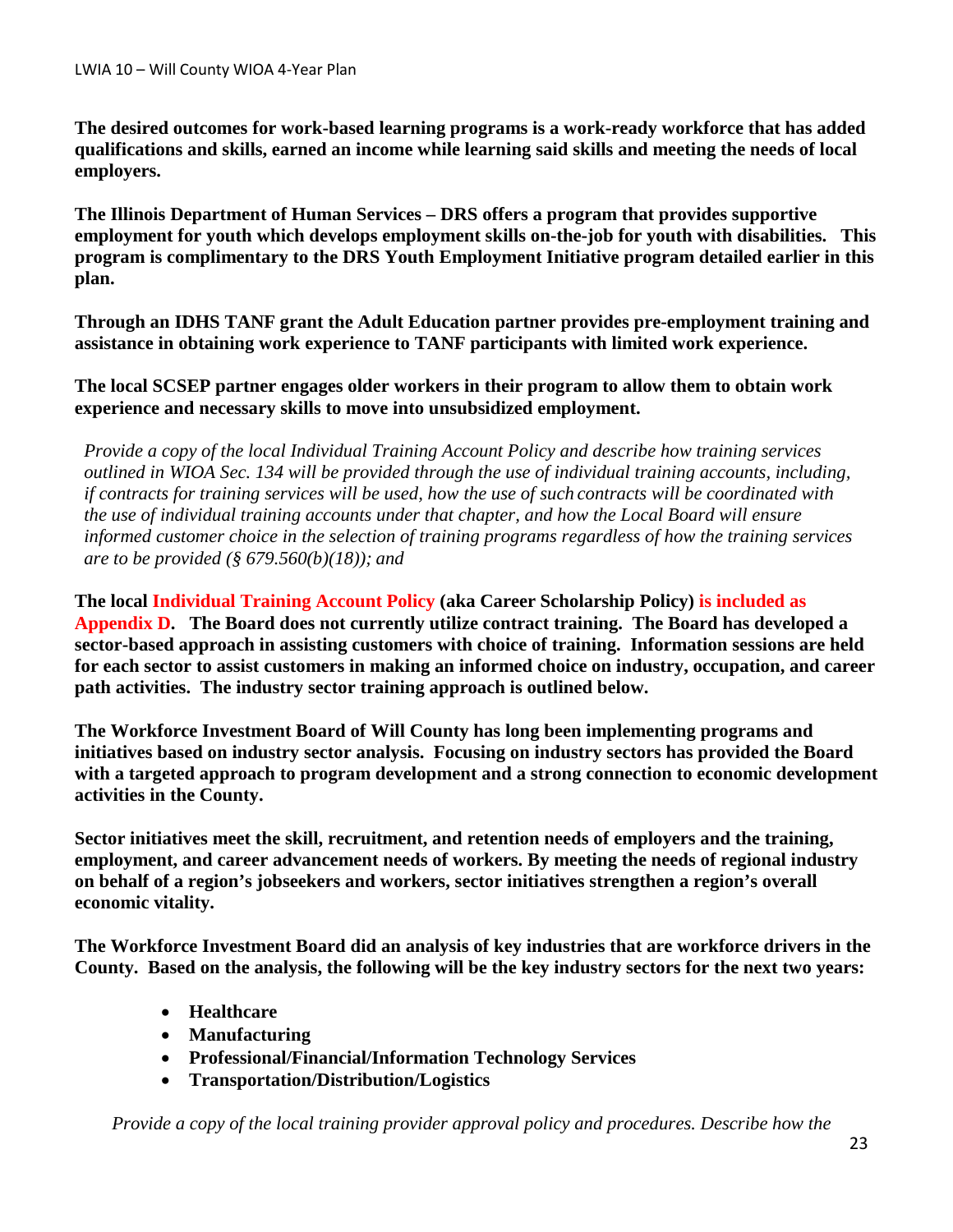*Local Board will ensure the continuous improvement of eligible providers of services through the system and that the providers will meet the employment needs of local employers, workers and jobseekers.*

**Appendix E the local training provider approval policy. Annually, the Board produces a "Career Scholarship" report that provides information on the performance of training providers who received local WIOA Title 1 training dollars. In addition to this review, annual monitoring of both program and fiscal systems is conducted. Programs on the Illinois Training Provider List (ITPL) are reviewed every two years, per DCEO policy. Any changes to programs are identified and program outcomes are reviewed.**

*Describe if the local workforce board will authorize the transfer of WIOA Title IB workforce funds, including the maximum dollar amount and/or percentage that is authorized to be transferred on an annual basis:*

*To transfer funds between the adult and dislocated worker funding streams.*

**The Board reviews and approves transfers on a programmatic need basis. Currently, there has been an increasing need for adult funding and a decreasing need for dislocated worker funding. In PY19, the Board approved the transfer of funds to address this need.**

*To use funds for incumbent worker training as outlined in WIOA Sec. 134(d)(4)(A)(i).*

**The Board reviews and approves allocations for incumbent worker training. The maximum allocation is 20% of WIOA Adult and Dislocated Worker funds.** 

*To use funds for transitional jobs as outlined in WIOA Sec. 134(d)(5).*

**Based on local workforce needs, LWA 10 has determined not to spend funds on transitional jobs as the greatest need is in Adult and Dislocated Worker programs.** 

*To use funds for pay for performance contracts as outlined in WIOA Sec. 133(b)(2-3).*

**LWA 10 does not currently fund pay for performance contracts.**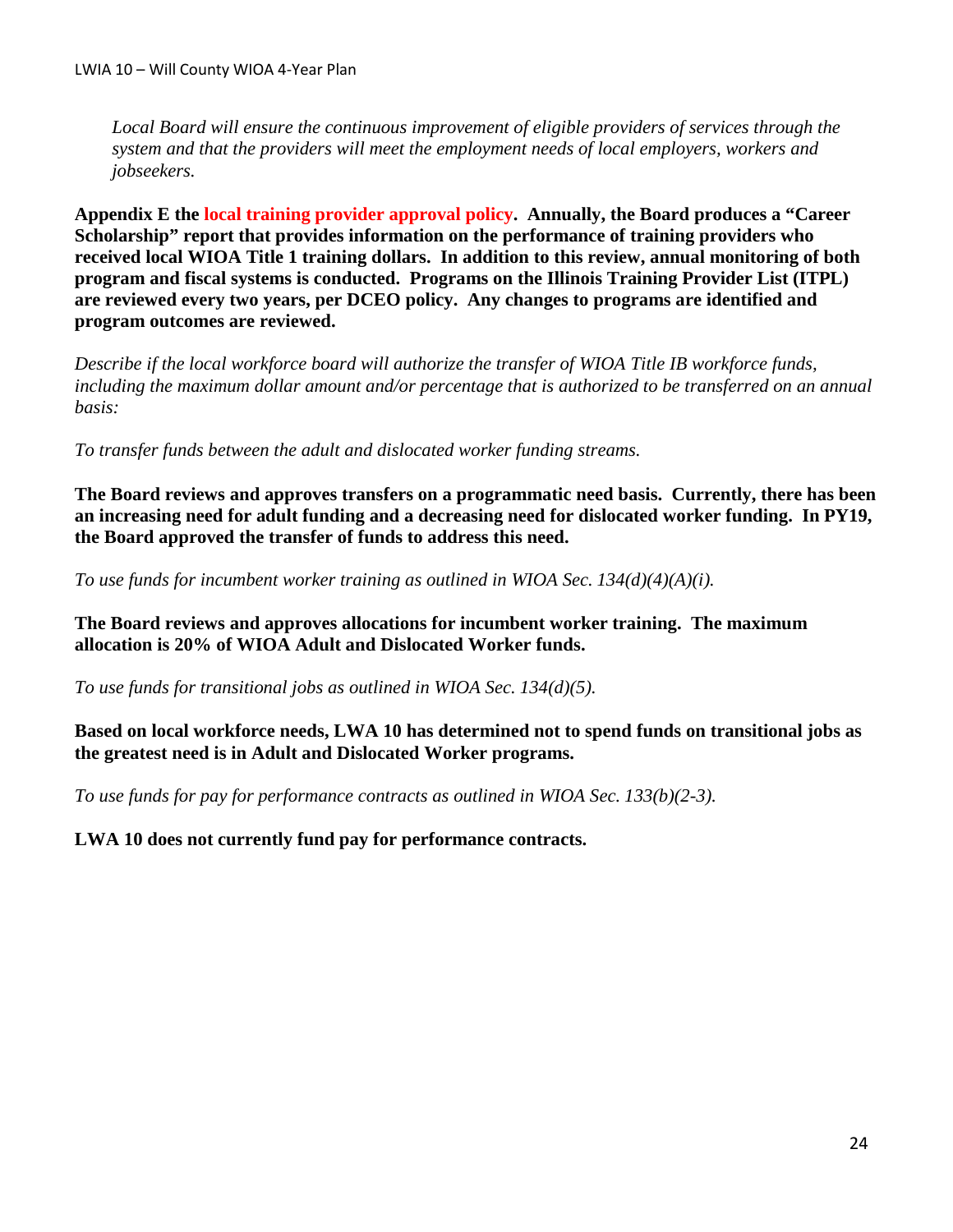### **CHAPTER 5: PERFORMANCE GOALS AND EVALUATION**

*The plan must include information on the actions the Local Board will take toward becoming or remaining a high performing board, consistent with the factors developed by the State Board (WIOA Sec. 101(d)(6)) and (§ 679.560(b)(17)).*

*A. Provide information regarding the local levels of performance negotiated with the Governor and chief elected official consistent with WIOA Sec. 116(c), to be used to measure the performance of the local area and to be used by the Local Board for measuring the performance of the local fiscal agent (where appropriate), eligible providers under WIOA Title I Subtitle B and the onestop delivery system (core and required partners as applicable) in the local area (§ 679.560(b)(16)).*

#### *WIOA Performance Measures*

| <b>Performance Measure</b>                                          | <b>PY18/19 Goal</b> |  |  |  |
|---------------------------------------------------------------------|---------------------|--|--|--|
| Adult                                                               |                     |  |  |  |
| Adult Employment Rate 2nd Quarter after Exit                        | <b>74%</b>          |  |  |  |
| Adult Employment Rate 4th Quarter after Exit                        | <b>74%</b>          |  |  |  |
| <b>Adult Median Earnings</b>                                        | \$7,000             |  |  |  |
| <b>Adult Credential Attainment</b>                                  | 50%                 |  |  |  |
| <b>Dislocated Worker</b>                                            |                     |  |  |  |
| DW Employment Rate 2nd Quarter after Exit                           | 79%                 |  |  |  |
| DW Employment Rate 4th Quarter after Exit                           | 79%                 |  |  |  |
| <b>DW Median Earnings</b>                                           | \$11,200            |  |  |  |
| <b>DW Credential Attainment</b>                                     | 84%                 |  |  |  |
| Youth                                                               |                     |  |  |  |
| Youth Employment/Placement in Education Rate 2nd Quarter after Exit | 77%                 |  |  |  |
| Youth Employment/Placement in Education Rate 4th Quarter after Exit | <b>74%</b>          |  |  |  |
| <b>Youth Credential Attainment</b>                                  | 60%                 |  |  |  |

#### **The negotiated performance goals for PY18/19 are:**

#### *Additional State Performance Measures*

#### **There are no additional State Performance Measures.**

*B. Provide a description of the current and planned evaluation activities and how this information will be provided to the local board and program administrators as appropriate.*

*What existing service delivery strategies will be expanded based on promising return on investment?*

**Working with our partners through the Business Services Team, the Workforce Investment Board is interested in expanding our outreach, both in the number of**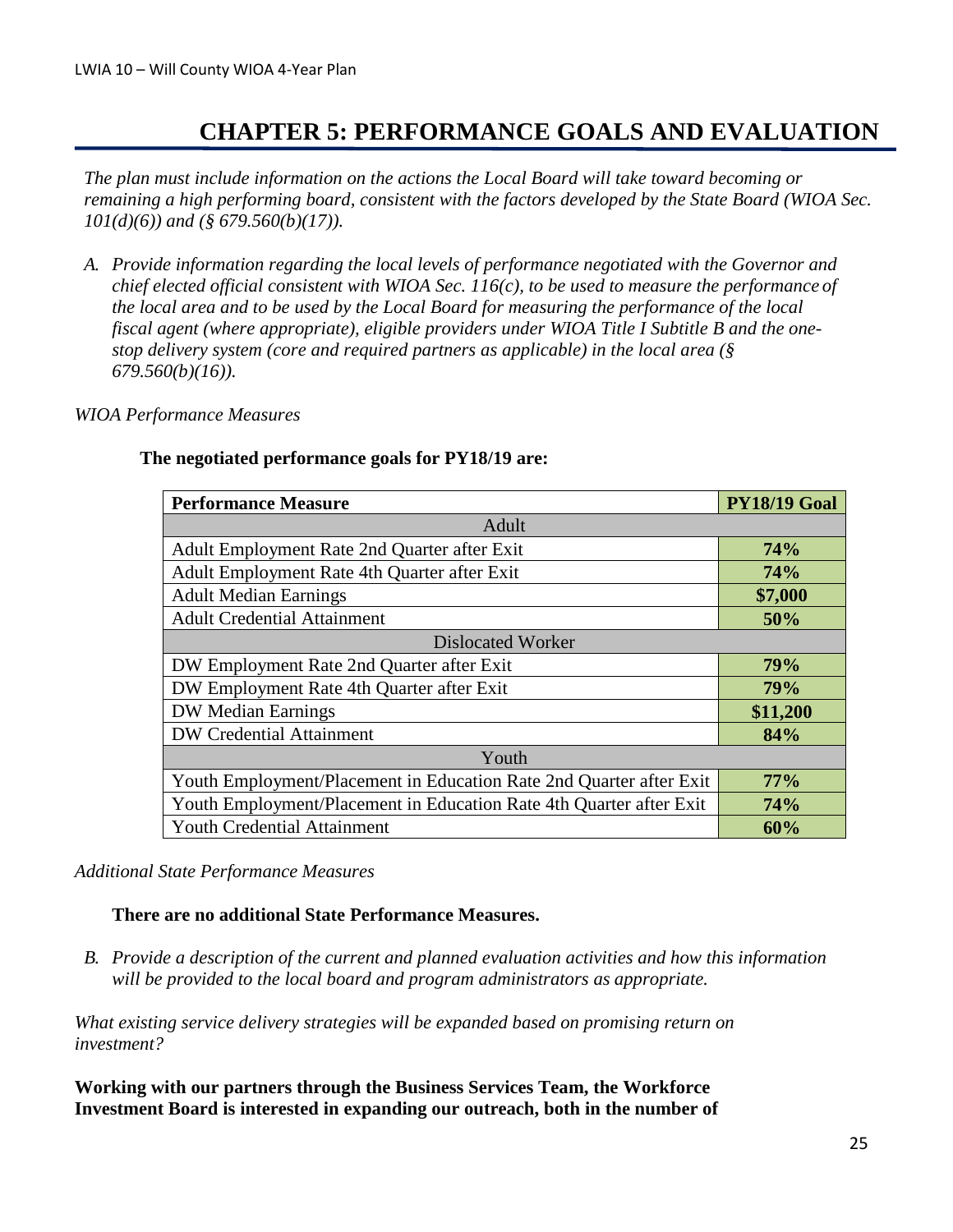**businesses contacted throughout the year, as well as the number of businesses that become engaged with partners at the Center. For example, the Business Services Team hosts a workshop for employers to learn more about programs and services available to help with their recruiting and retention efforts. This workshop has been done both in person at the Workforce Center and online and recorded for employers to view at a later date. The last workshop held provided additional information for employers from IDES and unemployment claims. Employers are able to ask questions and answers are shared as part of the presentation. The workshop was promoted by the Workforce Center partners as well as the local Chamber of Commerce.**

**We would also like to expand the Team to include other community partners such as economic development organizations and PACE.** *What existing service delivery strategies will be curtailed or eliminated based on minimal return on investment?*

**Identifying any strategies that may be curtailed and/or eliminated will likely come from our service integration process. Once all partners have a sense of the programs and services that each offer, duplicated strategies may surface, at such time, the Center partners will determine the fate of said strategies.**

**Keeping in mind that based on a partner's particular charge, not all strategies determined to be duplicate can be eliminated, the Center partners will view efficiency of services or cost of services rendered to be a way to determine ROI.**

What new service strategies will be used to address regional educational and training needs based on promising return on investment?

**New industry sector training strategies are planned for the region based on the ATIM model used in a prior grant demonstration. The workforce areas within the region believe the ATIM model was a regional best practice. They are planning new regional activities based on expanding this model. The region is also modifying their Apprenticeship Navigator activities if grant funds are continued to focus on a sector strategy where it is believed greater industry inroads and partnerships on apprenticeship programs are possible.** 

What return on investment and qualitative outcome data for various education and training programs will be collected to identify barriers to enrollment?

**The Workforce Investment Board and Workforce Services Division gather feedback from the individuals and businesses who utilize our services through customer satisfaction surveys, follow-up services and evaluations. Additional information will be added as the Workforce Center partners develop action plans as part of our service integration process. As a result the partners will review the information to identify and better understand any barriers to enrollment.**

What are the most cost-effective approaches to taking down those barriers or helping residents overcome them?

**Once the barriers to enrollment are better identified/defined, the Workforce Board along with Workforce Center partners can develop action steps to eliminate barriers to enrollment. For**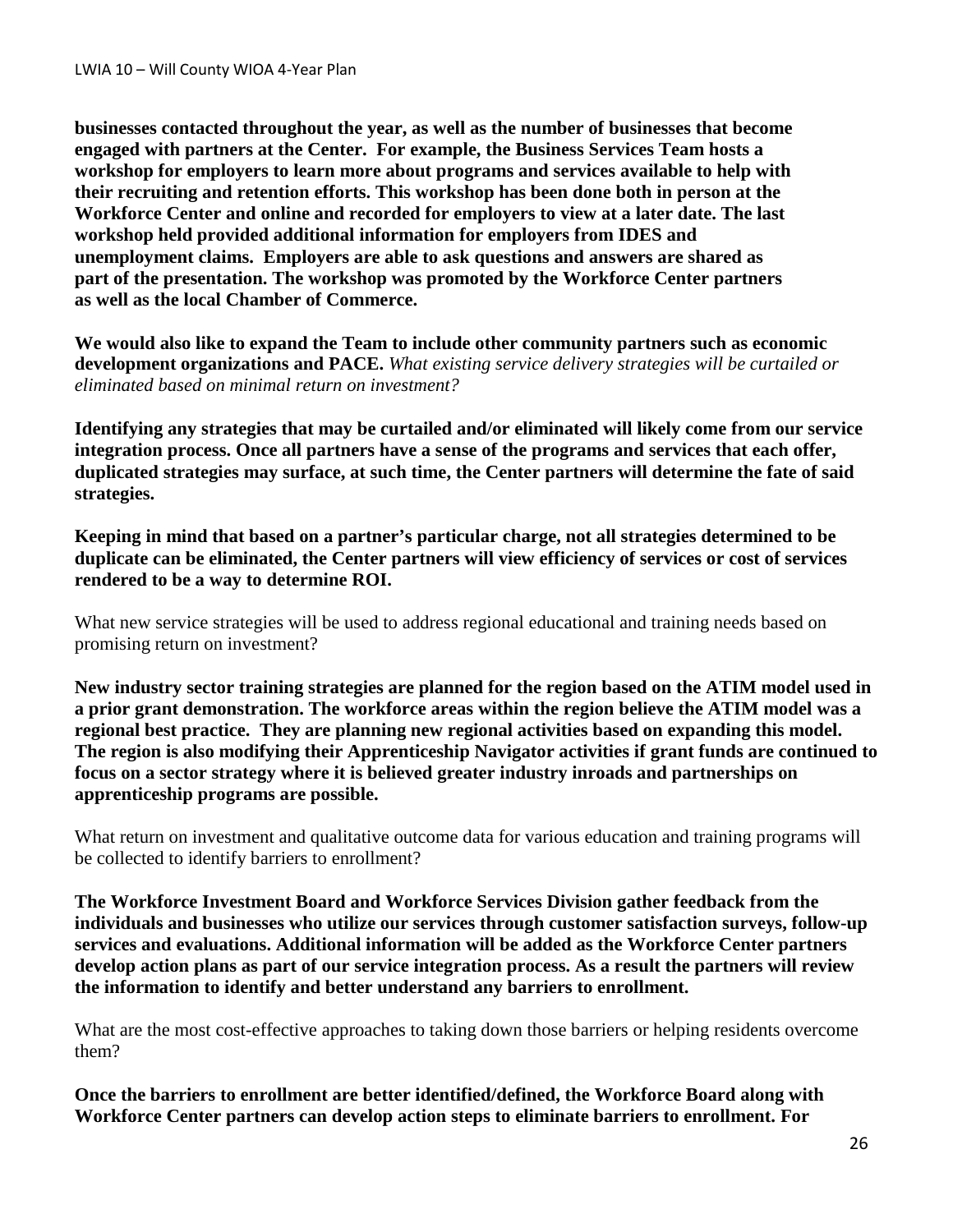**example, if a resident has a difficult time visiting the Workforce Center in person, a virtual meeting can be arranged. If the barrier is that person does not have access to a computer or internet, working with our location schedule, we can arrange to have that person utilize our Mobil Workforce Center which is equipped with computers and a secure wifi connection. Utilizing existing equipment and partner relationships are the most cost-effective approaches to helping residents overcome barriers.**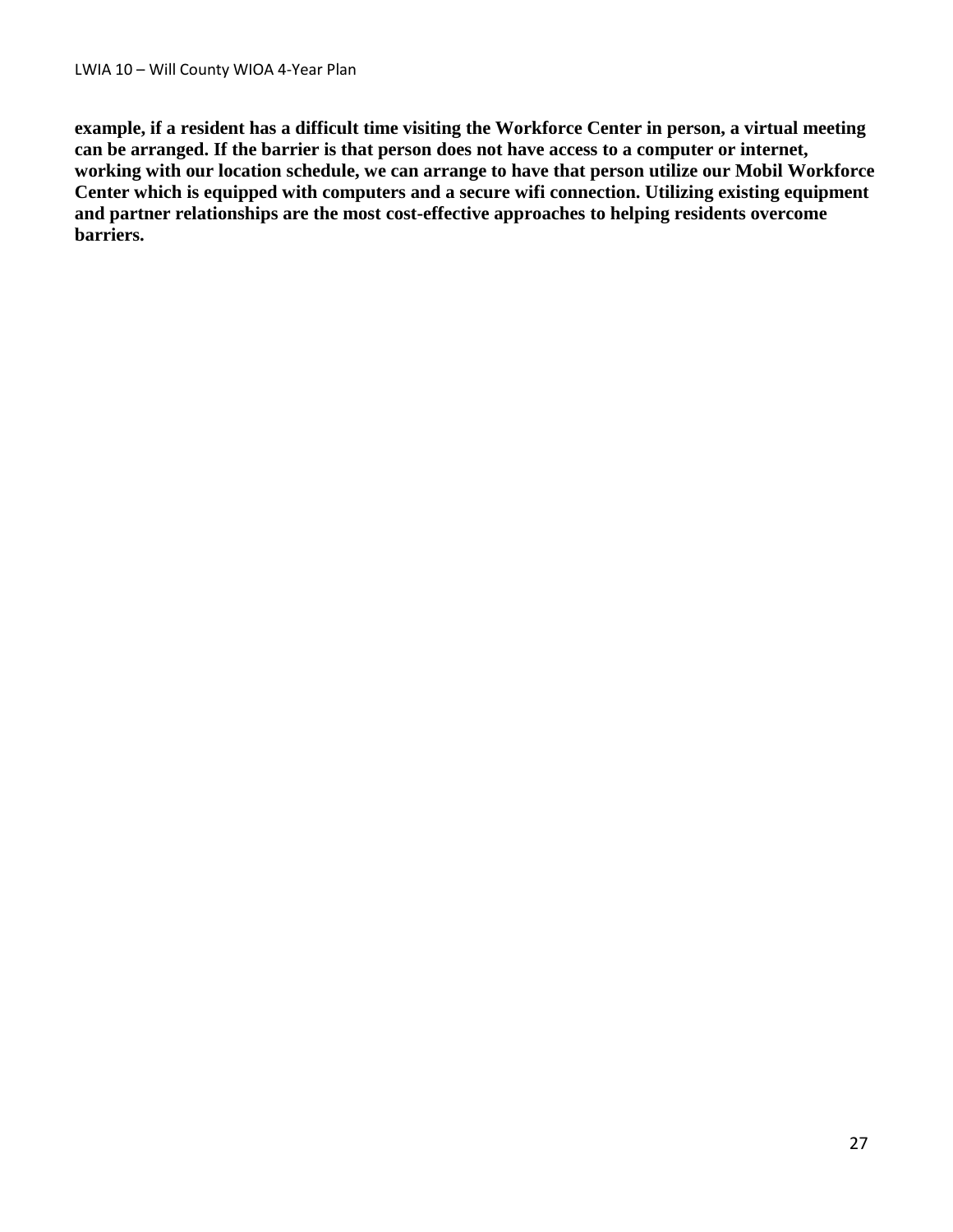### **CHAPTER 6: TECHNICAL REQUIREMENTS AND ASSURANCES**

This chapter includes the technical requirements and assurances that are required by the Workforce Innovation and Opportunity Act (WIOA Sec. 121 (c)(2)(iv)).

### *A. Fiscal Management*

*Identify the entity responsible for the disbursal of grant funds described in WIOA Sec. 107(d)(12)(B)(i)(III) as determined by the chief elected official or the Governor under WIOA Sec. 107(d)(12)(B)(i) (§ 679.560(b)(14)).*

#### **The Workforce Services Division of Will County is responsible for the disbursal of grant funds under the direction of the Workforce Investment Board. The County of Will is the fiscal agent for the WIOA Title I funds.**

*Provide a copy of the local procurement policies and procedures and describe the competitive procurement process that will be used to award the subgrants and contracts for WIOA Title I activities (§ 679.560(b)(15)).*

#### **The Board utilizes a request-for-proposals process to procure contractors for WIOA Title I services.**

### **See attached Procurement and Purchasing Policy in Exhibits as Appendix F.**

*B. Physical and Programmatic Accessibility*

*Describe how entities within the one-stop delivery system, including one-stop operators and the one-stop partners, will comply with WIOA Sec. 188, if applicable, and applicable provisions of the Americans with Disabilities Act of 1990 (42 U.S.C. 12101 et seq.) regarding the physical and programmatic accessibility of facilities, programs and services, technology and materials for individuals with disabilities, including providing staff training and support for addressing the needs of individuals with disabilities (§ 679.560(b)(5)(iii)).*

**The physical layout and design of the Workforce Center of Will County supports a culture of inclusiveness and accessibility. Located on the edge of the Presence St. Joseph Medical Center complex, the Workforce Center is in a high traffic area bordered by several main thoroughfares. PACE, the suburban public transportation provider, stops three blocks from the Workforce Center and will provide door-to-door service to/from numerous locations. The Workforce Center also provides ample parking for customers and staff, with a total of 292 dedicated parking spaces adjacent to the building, 19 of which are marked for individuals with disabilities.**

**All required career services are made available in the One Stop Center, either in person by staff who work in the One Stop or via technology. Adults, dislocated workers and youth are provided with services by WSD, IDHS, IDHS Division of Rehabilitation Services and Joliet Junior College onsite. All partners who do not have staff working in the One Stop provide their required career services via technology. All customers accessing services will be provided with the following accommodations as needed/requested:**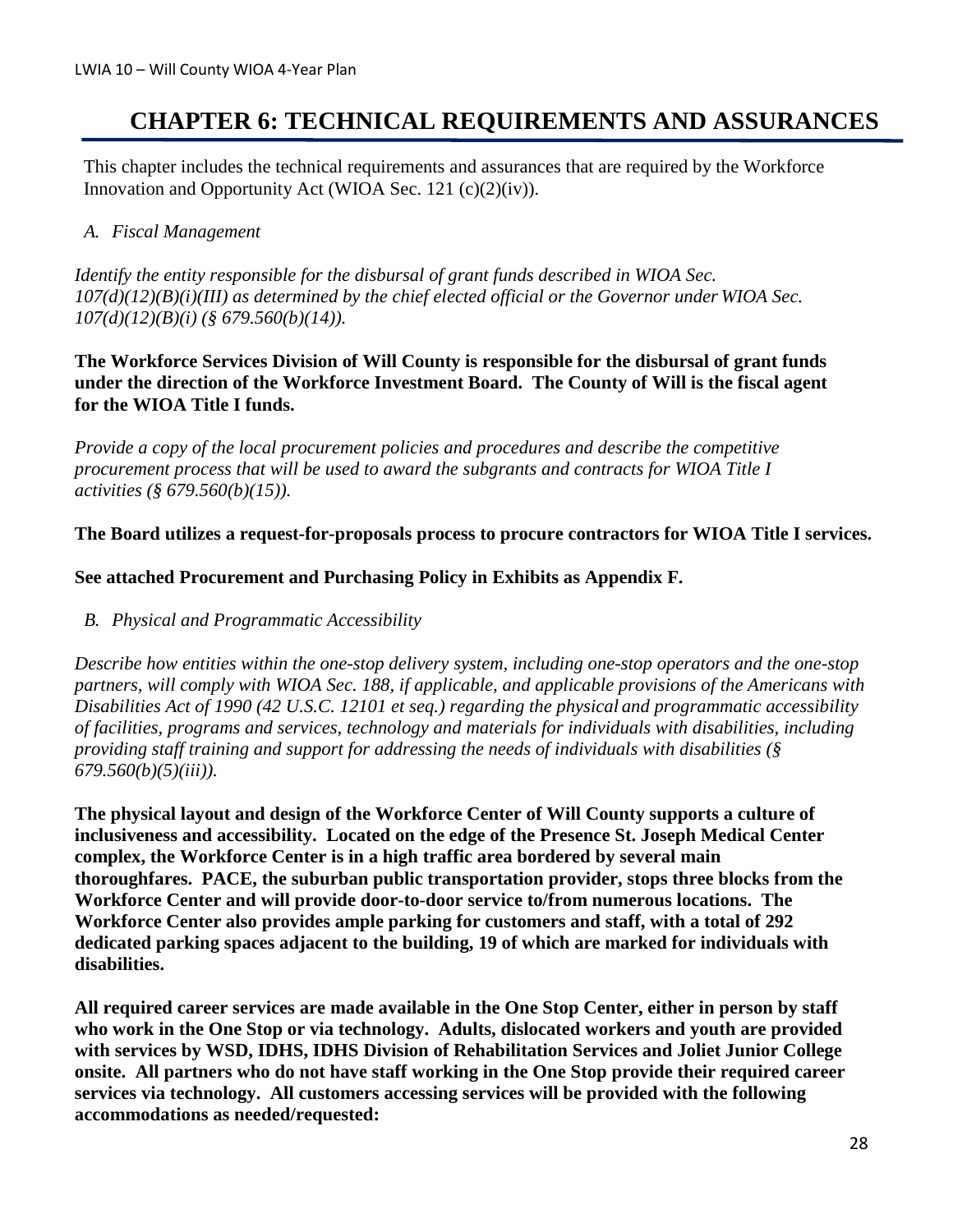- o **Language Line**
- o **Illinois Relay**
- o **Sign language interpreter**
- o **Braille keyboard/trackball mouse**
- o **Intellikeys keyboard**
- o **Dragon Speech Recognition software**
- o **Braille printer**
- o **Headphones**
- o **Computer screen magnifiers**
- o **29 inch computer monitor**

**The One Stop Resource Room is connected to all partners that do not have onsite staff via a webcam. One Stop customers who desire career services from an off-site partner are assisted by Resource Room staff to connect with that partner via the webcams in order to connect in real time to partner staff who can assist them.**

*Provide copies of executed cooperative agreements (as applicable) which define how all local service providers, including additional providers, will carry out the requirements for integration of and access to the entire set of services available in the local one-stop system, with respect to efforts that will enhance the provision of services to individuals with disabilities (§679.560(b)(13)). This may include cross training of staff, technical assistance, use and sharing of information, cooperative efforts with employers and other efforts at cooperation, collaboration and coordination.*

**All partners are trained on using the adaptive equipment as well as how to address the needs of individuals with disabilities. Information is also provided and additional training is done at monthly Center meetings throughout the year.** 

**The CEO of a local social service agency, Cornerstone Services, sits on the Workforce Investment Board and on our Youth Council. He provides information on resources available to job-seekers with disabilities as well as insights into employer expectations and accommodations.**

**There are no executed cooperative agreements – just the required Memorandum of Understanding (MOU) with the partner agencies.**

*C. Plan Development and Public Comment*

*Describe the process used by the Local Board, consistent with WIOA Sec. 108(d), to provide a 30-day public comment period prior to submission of the plan, including an opportunity to have input into the development of the local plan, particularly for representatives of businesses, education and labor organizations (§ 679.560(b)(19)).*

**The Board will post the plan at www.willcountyworkforceboard.com (the website of the Workforce Investment Board of Will County) where there will be instructions on how to comment over the 30 day public comment period. The Board will publish a notice in the** *Joliet Herald-News* **newspaper for three days indicating the plan is on the website.**